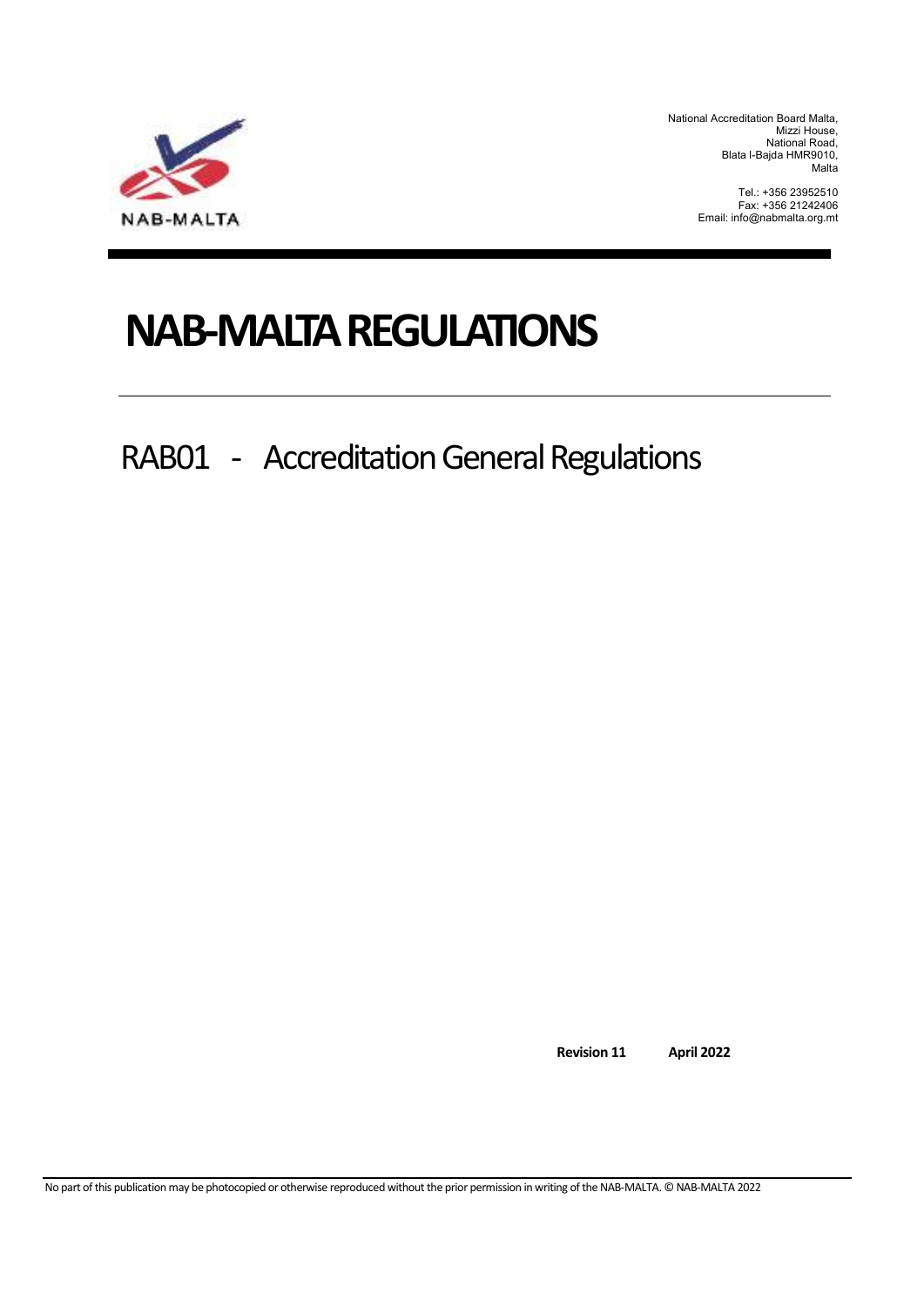| <b>NAB-MALTA</b>   |    |            |    | <b>NATIONAL ACCREDITATION BOARD -MALTA</b><br><b>REGULATIONS</b> | <b>RAB01</b> |  |  |  |
|--------------------|----|------------|----|------------------------------------------------------------------|--------------|--|--|--|
| Page No.           |    | of         | 29 |                                                                  |              |  |  |  |
| <b>Revision No</b> | 11 |            |    | <b>General Regulations</b>                                       |              |  |  |  |
| Date               |    | 25/04/2022 |    |                                                                  |              |  |  |  |

# <span id="page-1-0"></span>**FOREWORD**

Accreditation is the mechanism to assure customers of the competence of conformity assessment bodies(CABs).

The National Accreditation Board of the Malta (NAB-MALTA) is the single national accreditation body appointed as per Article 4 of Regulation (EC) No. 765/2008 with responsibility for accreditation in accordance with the relevant normative documents. It operates a management system which complies with the requirements established in EN ISO/IEC 17011.

International trade relies on certificates and reports issued by competent bodies. Confidence in certificates and reports is achieved by accreditation. Confidence in accreditation is based on a series of confidence building steps between the accreditation bodies and accredited conformity assessment bodies and the assurance given by the accreditation body that the accredited conformity assessment body constantly implements the relevant criteria and maintains and continuously develops its competence as defined in the relevant standard. This assurance is achieved through accreditation which includes regular assessments and other types of accreditation activities.

The services of the NAB-MALTA are accessible to all applicants whose requests fall within the current activities as offered by the NAB-MALTA and which are in compliance with the cross-border accreditation requirements as stipulated in Article 7 of Regulation (EC) 765/2008. Access is not conditional upon the size of the applicant CAB or membership of any association or group.

For the scope of this publication, the masculine gender shall also refer to the feminine gender.

## <span id="page-1-1"></span>**SCOPE OF PUBLICATION**

This publication has been drawn up to define the general regulations applicable to applicant and accredited Conformity Assessment Bodies (CABs).

#### **This is a mandatory document**.

This document will come into effect as from 25-04-2022.

The requirements covering the use of the accreditation symbol and reference to accreditation are specified in document number **RAB02**.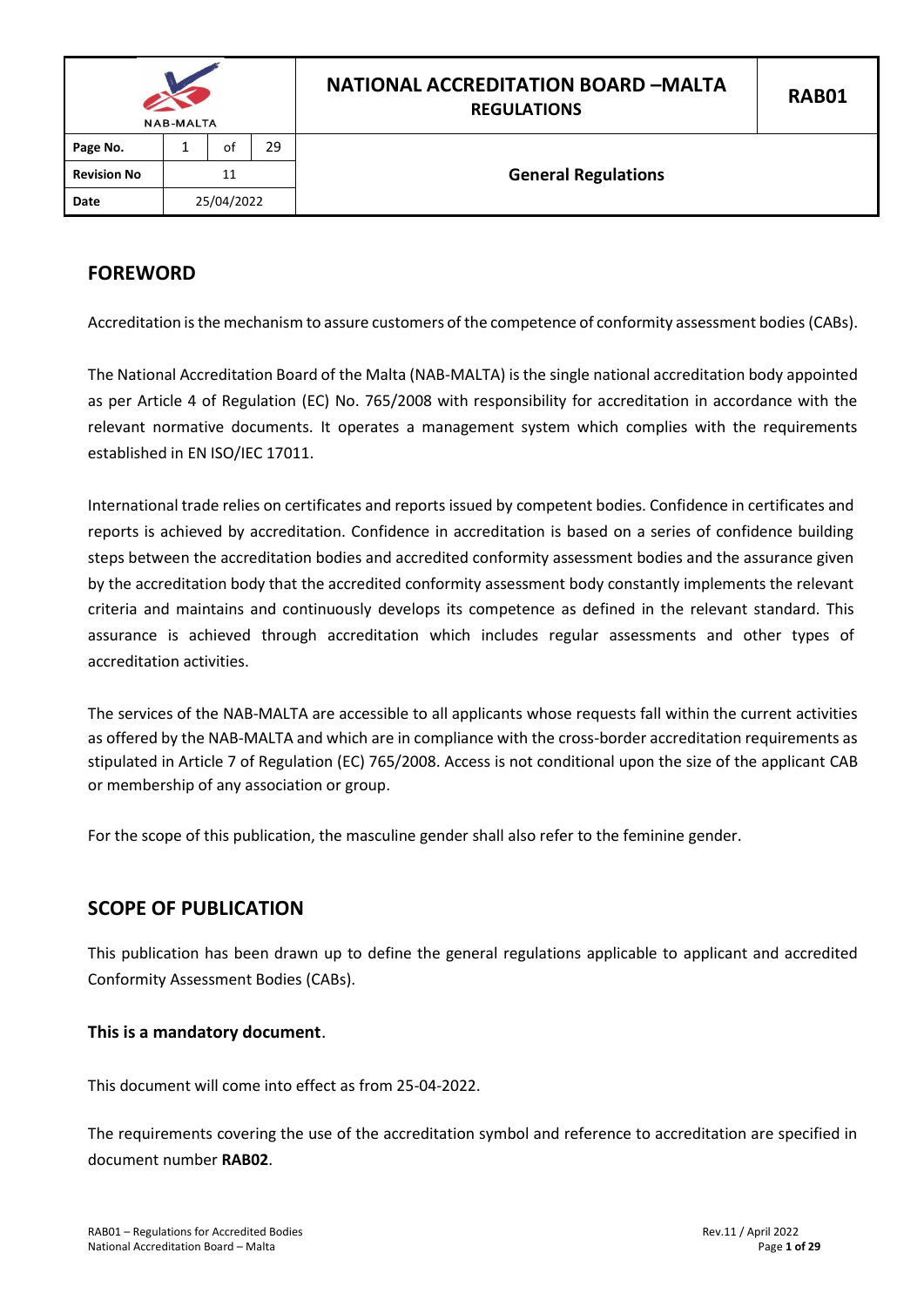| <b>NAB-MALTA</b>    |            | <b>National Accreditation Board-Malta</b> |      | RAB01 |    |    |
|---------------------|------------|-------------------------------------------|------|-------|----|----|
|                     |            | <b>REGULATIONS</b>                        | Page |       | οf | 29 |
| <b>Revision No.</b> | 11         |                                           |      |       |    |    |
| Date Issued         | 25-04-2022 | <b>General Regulations</b>                |      |       |    |    |

# **Contents**

| 1.0. |  |
|------|--|
| 2.0  |  |
| 3.0. |  |
| 4.0  |  |
| 5.0  |  |
| 6.0. |  |
| 7.0. |  |
| 8.0. |  |
| 9.0. |  |
| 10.0 |  |
| 11.  |  |
| 12.  |  |
|      |  |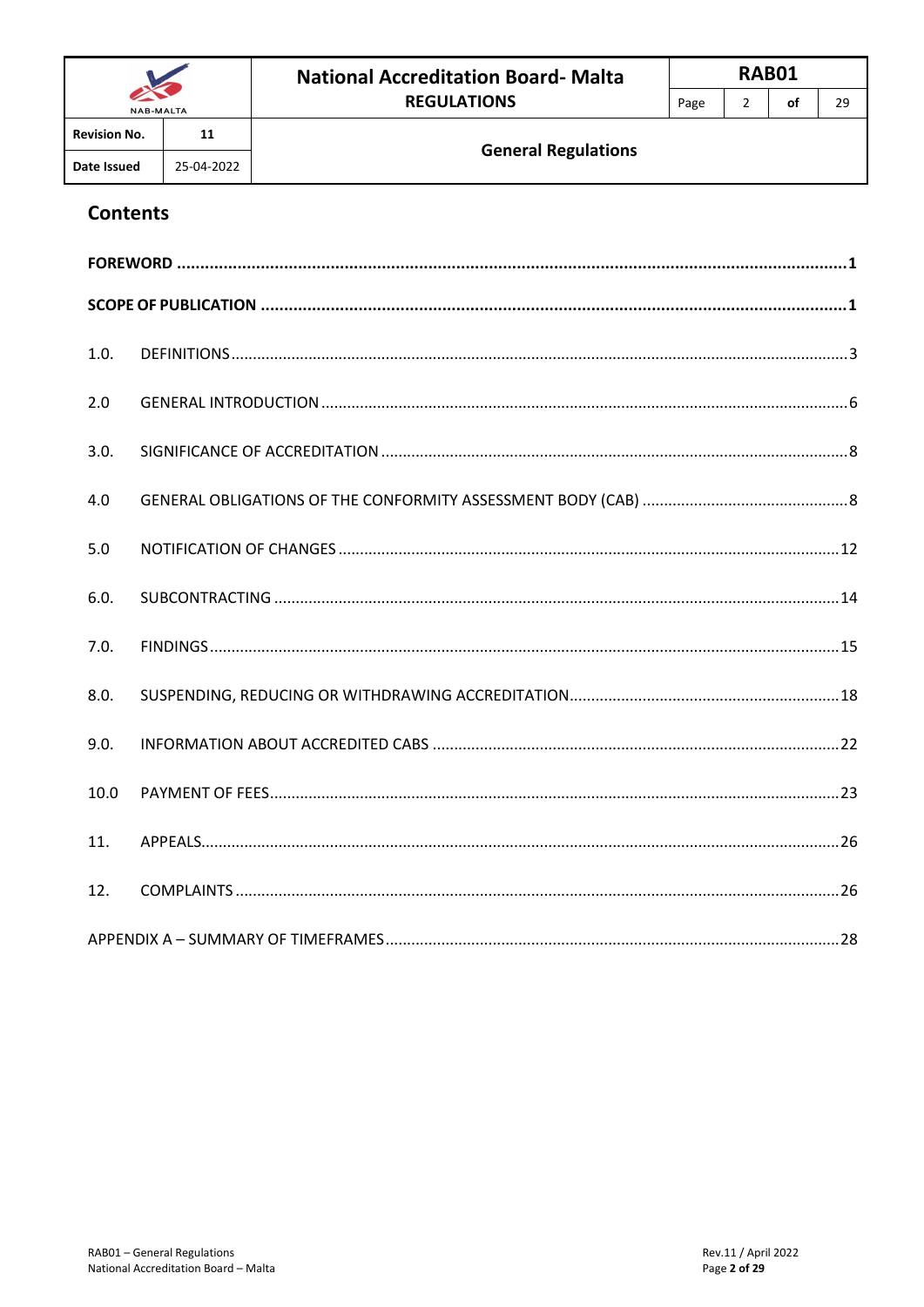#### <span id="page-3-0"></span>**1.0. DEFINITIONS**

- 1.1. **"accreditation"** means a third-party attestation related to a conformity assessment body conveying formal demonstration of its competence to carry out specific conformity assessment tasks.
- 1.2 "**accreditation activity**" means individual operational tasks of the accreditation process.
- 1.3. **"accreditation certificate"** means a formal document or a set of documents stating that accreditation has been granted for the defined scope.
- 1.4. "**accreditation criteria**" means the criteria specified by the NAB-MALTA to be complied with by the conformity assessment body in order to qualify for the accreditation sought or held including, without limitation, any relevant standards, policies, guidelines, or regulations.
- 1.5. "**accreditation decision**" means the decision on granting, maintaining, extending, reducing, suspending, and withdrawing of accreditation.
- 1.6. "**accreditation guidelines**" means guidelines issued by the NAB-MALTA or any other body, including but not limited to, the European co-operation for Accreditation (EA), the International Accreditation Forum (IAF), the International Laboratory Accreditation Co-operation (ILAC) and the Forum of Accreditation and Licensing Bodies (FALB) and, setting out the recommended practices and procedures to be followed in order to comply with accreditation criteria.
- 1.7. "**accreditation scheme**" means the rules and processes relating to the accreditation of conformity assessment bodies to which the same requirements apply. Accreditation schemes are based on harmonized standards (or other normative documents) containing general requirements for conformity assessment bodies performing conformity assessment activities included in Level 2 (hereafter conformity assessment standards). These include, but are not limited to, EN ISO/IEC 17020, ISO/IEC 17021-1, EN ISO/IEC 17025, EN ISO/IEC 17024, EN ISO/IEC 17029, EN ISO 17034, EN ISO/IEC 17043, EN ISO/IEC 17065 and EN ISO 15189.
- 1.8. "**accreditation process**" means the activities from application through to granting and maintenance of accreditation as defined by the accreditation scheme.
- 1.9. "**appeal**" means a request by a conformity assessment body for reconsideration of any adverse accreditation decision related to its desired accreditation status.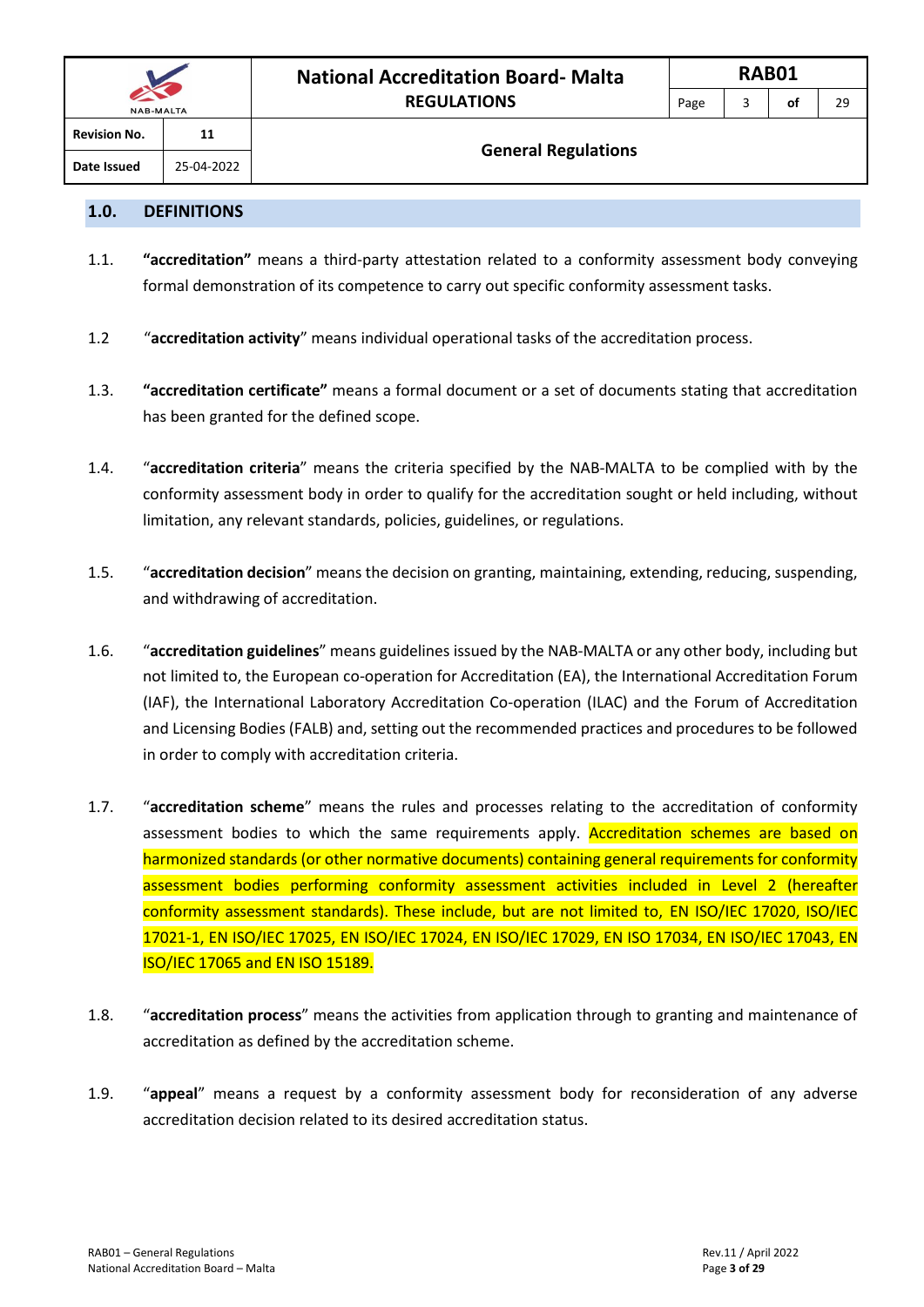| $\sim$<br><b>NAB-MALTA</b> |            | <b>REGULATIONS</b> | Page                       | 4 | οt | 29 |  |  |
|----------------------------|------------|--------------------|----------------------------|---|----|----|--|--|
| <b>Revision No.</b>        | 11         |                    |                            |   |    |    |  |  |
| Date Issued                | 25-04-2022 |                    | <b>General Regulations</b> |   |    |    |  |  |

- 1.10. "**application**" means any application in relation to accreditation made by the CAB including an application for accreditation, an application for extension to accreditation, and where relevant an application for renewal or reinstatement of accreditation.
- 1.11. **"assessment"** means the process undertaken by the NAB-MALTA to determine the competence of a conformity assessment body, based on standard(s) and/or other normative documents and for a defined scope of accreditation.
- 1.12. "**assessment programme**" means the set of assessments consistent with a specific accreditation scheme that the NAB-MALTA performs on a specific conformity assessment body during an accreditation cycle.
- 1.13. "**assessment technique**" means the method/s used by an accreditation body to performance an assessment.
- 1.14. **"assessor"** means a person assigned by the NAB-MALTA to perform, alone or as part of an assessment team, an assessment of a conformity assessment body.
- 1.15. **"complaint"** means an expression of dissatisfaction, other than appeal, by any person or organisation, to the NAB-MALTA, relating to activities of the NAB-MALTA or of an accredited conformity assessment body, where a response is expected.
- 1.16. **"conformity assessment"** means the process demonstrating whether specified requirements relating to a product, process, service, system, person, or body have been fulfilled.
- 1.17. "**conformity assessment activity**" means the activity conducted by a conformity assessment body when assessing conformity.
- 1.18. **"conformity assessment body - CAB"** means a body that performs conformity assessment activities including calibration, testing, inspection, certification, and verification and that can be the object of accreditation.

### **\*Whenever the word CAB is used in this document, it applies to both the "applicant and accredited CABs" unless otherwise specified.**

1.19. "**contract**" means the agreement in place between the NAB-MALTA and the CAB as to accreditation comprised by the Application or Applications, these Regulations, the documents, standards, guidelines, Accreditation Criteria, Accreditation Guidelines, regulations, or other materials imported into the agreement between the parties by the Application or Applications or by these Regulations.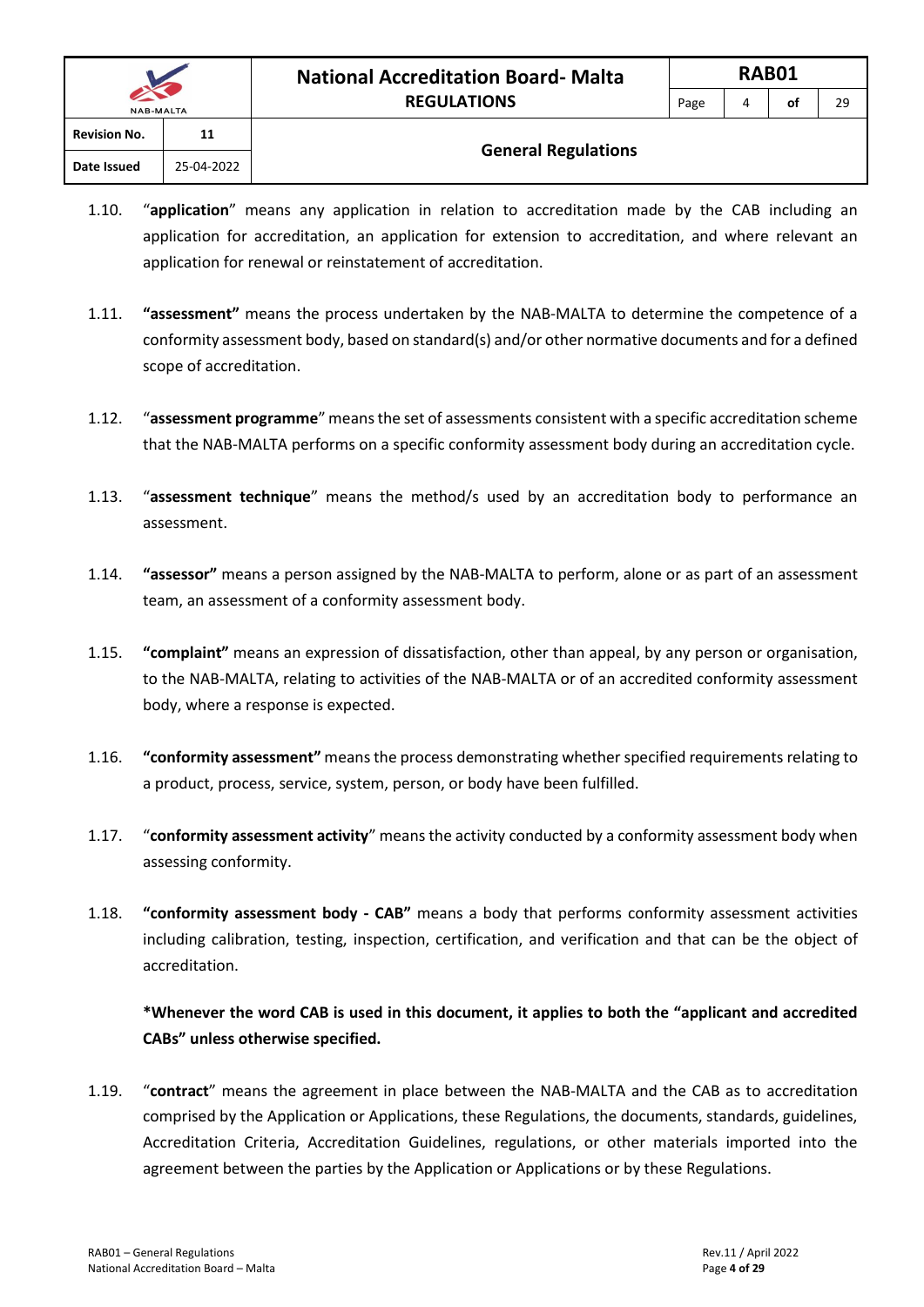| <b>NAB-MALTA</b>    |            | .                          | г аgс | ັ | יש |
|---------------------|------------|----------------------------|-------|---|----|
| <b>Revision No.</b> | 11         |                            |       |   |    |
| Date Issued         | 25-04-2022 | <b>General Regulations</b> |       |   |    |

- 1.20. **"extending of accreditation"** means adding conformity assessment activities to the scope of accreditation.
- 1.21. "**granting of accreditation**" means awarding accreditation for a defined scope of accreditation.
- 1.22. **"team leader"** means the assessor who is given the overall responsibility for the management of an assessment.
- 1.23. "**maintaining of accreditation**" means confirming the continuance of accreditation for a defined scope.
- 1.24. "**NAB-MALTA**" means the National Accreditation Board Malta.
- 1.25. "**NAB-MALTA accreditation symbol**" means a symbol comprising the NAB-MALTA logo together with the registration number and accreditation standard in respect of the CAB. This symbol can be used by the accredited CABs to indicate they are accredited.
- 1.26. "**NAB-MALTA logo**" means the symbol used by NAB-MALTA to identify itself.
- 1.27. "**reassessment**" means the accreditation activity performed to renew the accreditation cycle.
- 1.28. **"reducing of accreditation"** means cancelling part of the scope of accreditation.
- 1.29. "**related body**" means a body which is linked to the CAB by common ownership or directors, contractual arrangement, common elements in the name, informal understanding or other means such that the related body has a vested interest in the outcome of an assessment of an application or the fact or circumstances of an accreditation or has an input into the activities of the CAB so as to be relevant to the assessment of an application or the circumstances of an accreditation.
- 1.30. "**remote assessment**" means the off-site assessment of the physical location or virtual site of a conformity assessment body using electronic means.
- 1.31. **"scope of accreditation"** means the specific conformity assessment activities for which accreditation is sought or has been granted.
- 1.32. **"accreditation activity"** means the individual operational tasks from application through to granting and maintenance of accreditation (*For EMAS Verifiers, the term "surveillance" should be replaced by "supervision" as defined in the EMAS Regulation*).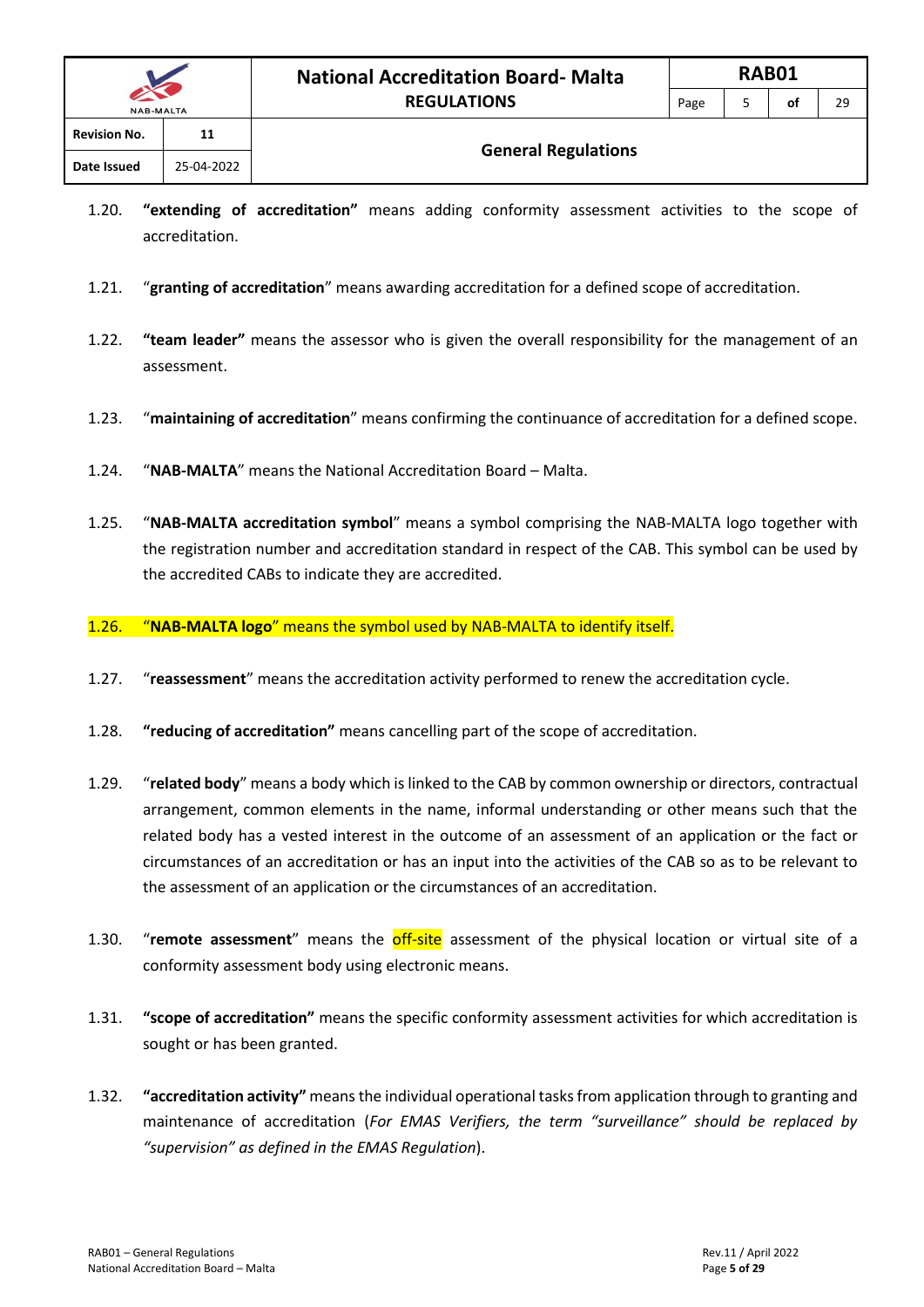| <b>NAB-MALTA</b>    |            | <b>REGULATIONS</b>         | Page | n | оf | 29 |
|---------------------|------------|----------------------------|------|---|----|----|
| <b>Revision No.</b> | 11         |                            |      |   |    |    |
| Date Issued         | 25-04-2022 | <b>General Regulations</b> |      |   |    |    |

- 1.33. "**suspending of accreditation"** means putting temporary restrictions in place for all or part of the scope of accreditation.
- 1.34. "**withdrawing of accreditation**" means cancelling accreditation for the full scope.
- 1.35. **"witnessing"** means the observation by the NAB-MALTA of a conformity assessment body carrying out conformity assessment activities within its scope of accreditation.

#### <span id="page-6-0"></span>**2.0 GENERAL INTRODUCTION**

- 2.1 The National Accreditation Board of Malta, hereinafter referred to as NAB-MALTA, is the single national accreditation body appointed as required by Article 4(1) of Regulation (EC) No. 765/2008. It is responsible for granting, maintaining, extending, reducing, suspending, or withdrawing accreditation in accordance with the relevant normative documents using the applicable national, international, and European requirements and guidelines and other publicly available criteria covering testing, calibration, inspection, certification, verification and EMAS verifiers hereinafter referred to as "the accreditation schemes".
- 2.2 This document sets out the NAB-MALTA mandatory regulations. It shall be read and applied in conjunction with the requirements set out in the NAB-MALTA contract reference **NABC03**.
- 2.3 The mandatory regulations defining the use of the accreditation symbol and/or reference to accreditation are contained in publication **RAB02**.
- 2.4 The NAB-MALTA shall specify the procedure by which application for accreditation shall be made, the conditions for granting, maintaining and renewal of accreditation, and the conditions under which accreditation may be refused, suspended, reduced, or withdrawn.
- 2.5 If for any reason an application form is not processed within three months due to some actions from the conformity assessment body, then the NAB-MALTA will take the necessary action which normally results in the application being withdrawn.
- 2.6 The granting, maintaining and renewal of accreditation shall be afforded only to CABs which comply with these regulations and with the relevant criteria and policies prescribed by the NAB-MALTA, which continue to comply with the terms of the contract entered into with NAB-MALTA, which pay such fees as are due to the NAB-MALTA, and which give such undertakings as the NAB-MALTA may require.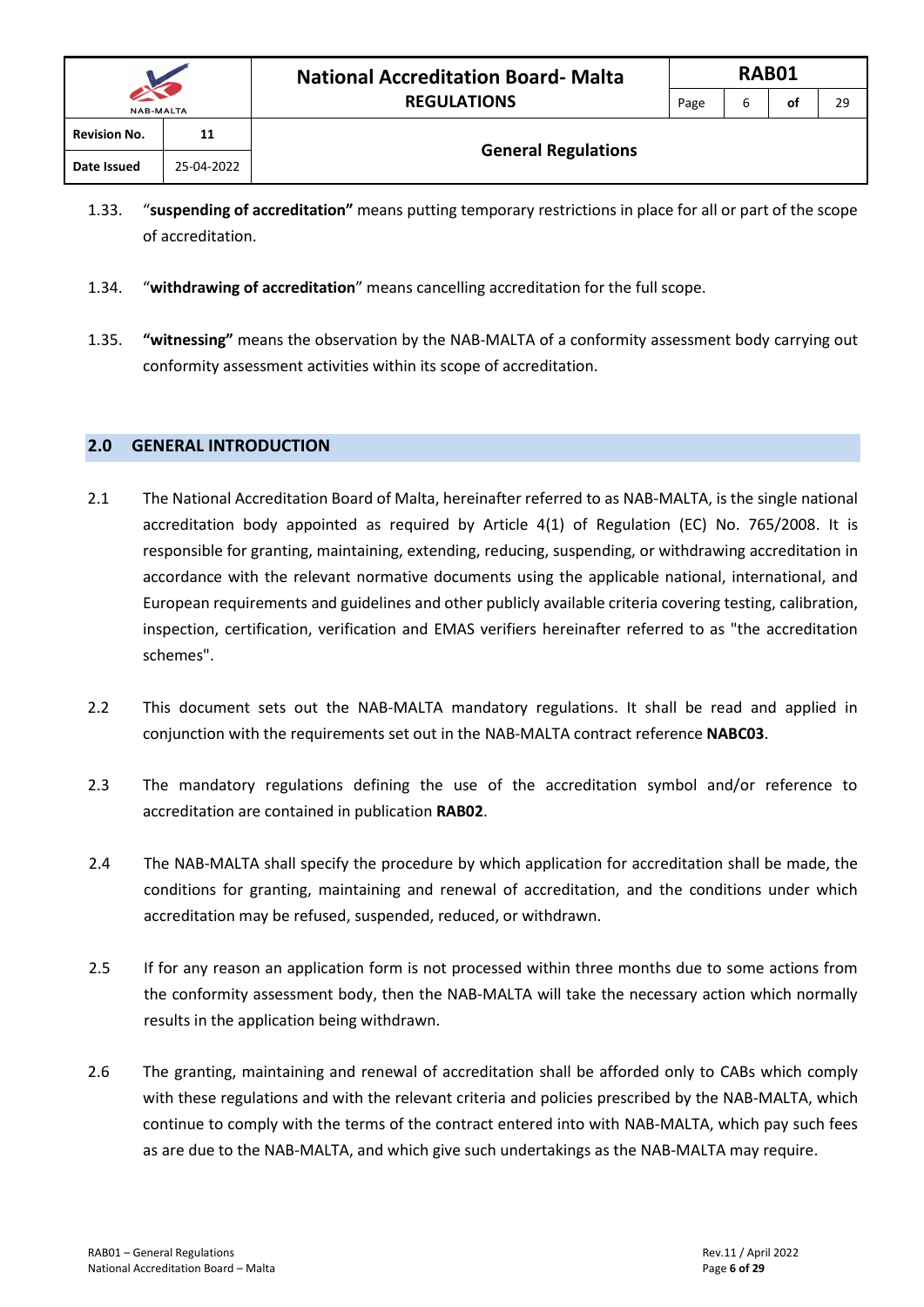| <b>Revision No.</b> | 11         | <b>General Regulations</b> |  |  |
|---------------------|------------|----------------------------|--|--|
| Date Issued         | 25-04-2022 |                            |  |  |
|                     |            |                            |  |  |

- 2.7 **Monitoring** The monitoring of compliance with these regulations and criteria is based on regular assessment activities.
	- 2.7.1 The NAB-MALTA shall prescribe the frequency with which an accredited CAB shall be subject to an assessment. It shall depend, in any given case, on the types of activity for which it has been accredited but, as a general guide, assessments will normally take place at intervals of 12 months not exceeding 24 months, and reassessments will normally take place sufficiently on time to allow the accreditation cycle not to be longer than 5years.
	- 2.7.2 The first assessment following the initial award of accreditation shall take place not more than 12 to 18 months after the decision to grant accreditation by the Board unless there is a reason for such an assessment to take place earlier or later.
	- 2.7.3 The NAB-MALTA reserves the right to carry out additional assessment activities including unannounced assessments and to carry out assessments, including reassessments at intervals other than those prescribed.
- 2.8 **Revisions**  The NAB-MALTA will, from time to time, revise these regulations or any of the relevant criteria prescribed by the NAB-MALTA. CABs shall comply with such changes.
	- 2.8.1. The accredited CAB shall be notified about changes relating to these regulations and the relevant criteria prescribed by the NAB-MALTA and shall be given such time, as in the opinion of the NAB-MALTA, is reasonable, to carry out the necessary adjustments. Accredited CABs shall inform NAB-MALTA when adjustments, where necessary, have been completed.
- 2.9 **Confidentiality** All information received by the NAB-MALTA and by persons acting on its behalf during the accreditation process shall be treated as confidential between the CAB and the NAB-MALTA. Such information shall be handled within the NAB-MALTA on a confidential basis and shall not be disclosed to a third party without the express written consent of the management of the CAB, unless such disclosure is required by law. Personal data will be treated according to the Data Privacy regulations in force at the time.
	- 2.9.1 The NAB-MALTA may need to consult with the appropriate regulator should an application be for a scope of accreditation making reference to European or national legislation for e.g., applications of CABs having the intention of becoming Notified Bodies. In such cases, the NAB-MALTA assessment team may be accompanied by representatives from specific regulators or competent authorities.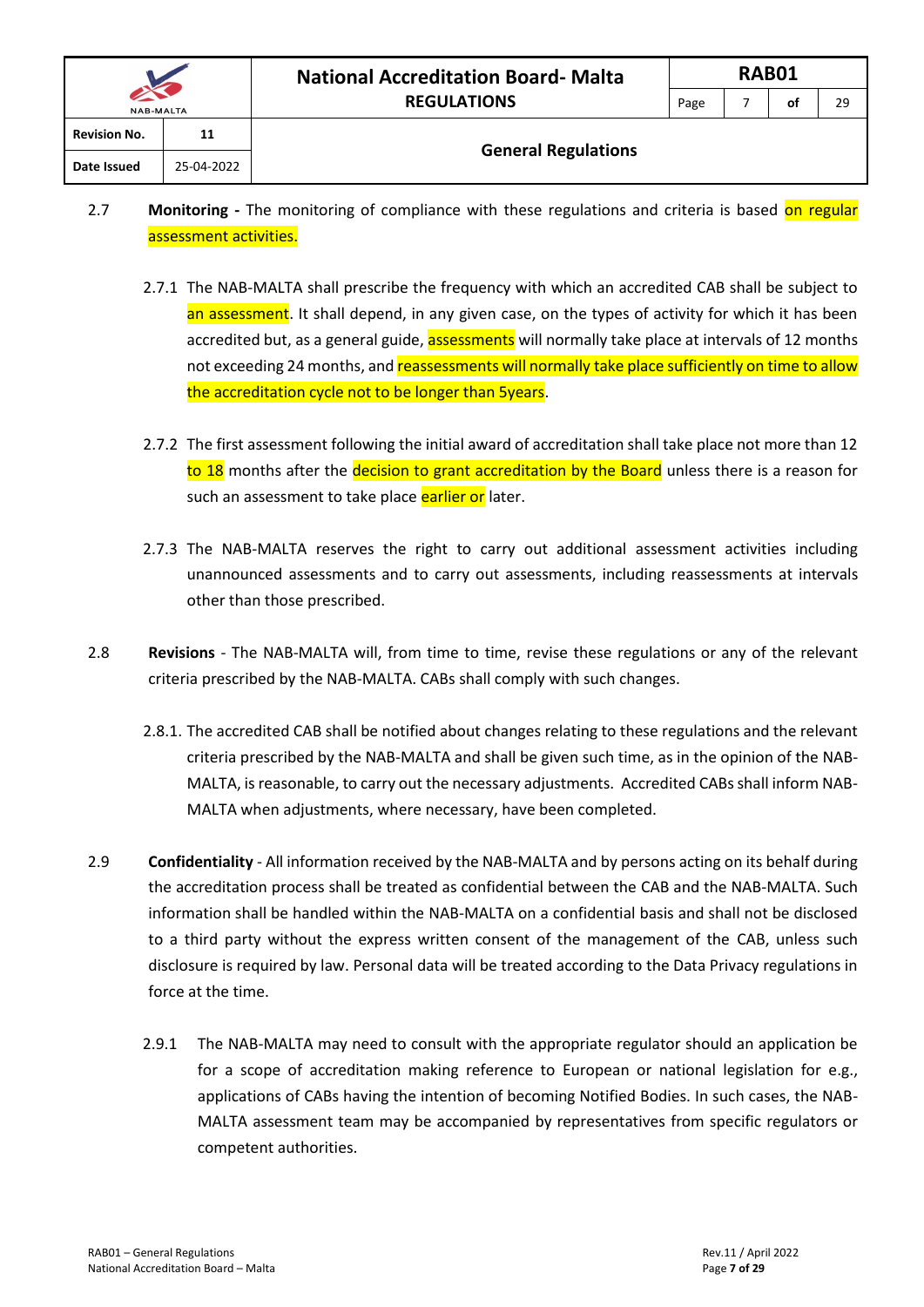| <b>NAB-MALTA</b>    |            |  |  |  |
|---------------------|------------|--|--|--|
| <b>Revision No.</b> | 11         |  |  |  |
| Date Issued         | 25-04-2022 |  |  |  |

#### **General Regulations**

- 2.9.2 As part of its obligation towards the peer evaluation process, the NAB-MALTA may share information with the European Co-operation for Accreditation (EA). CABs shall allow members from the EA peer evaluation team to have the same access rights as NAB-MALTA assessors when the EA teams are observing the assessment being carried out by the NAB-MALTA assessment team.
- 2.10 *For EMAS Verifiers*: *In the event that the NAB-MALTA is not satisfied that the activities of the Verifier were performed adequately enough to ensure that the requirements of the EMAS Regulation are met by an organisation/site applying for EMAS registration, the NAB-MALTA report on the supervision shall be transmitted to the National Competent Body, to the Verifier and, where necessary, to the accreditation body who had originally accredited the EMAS Verifiers (in the case of EMAS Verifiers accredited in another Member State but working in Malta).*

#### <span id="page-8-0"></span>**3.0. SIGNIFICANCE OF ACCREDITATION**

- 3.1. Accreditation does not diminish and shall not be regarded as in any way diminishing the obligations and duties of the CAB towards its clients.
- 3.2 While accreditation is a sound indicator of the quality of service offered by a CAB for those activities for which it is accredited, it cannot be taken to constitute a representation by the NAB-MALTA that the CAB always maintains a particular level of performance.

#### <span id="page-8-1"></span>**4.0 GENERAL OBLIGATIONS OF THE CONFORMITY ASSESSMENT BODY (CAB)**

- 4.1 The CAB shall commit to fulfil continually the requirements for accreditation for the scope for which accreditation is sought or granted and to commit to provide evidence of fulfilment. This includes agreement to adapt to changes in the requirements for accreditation.
- 4.2 The CAB shall commit to fulfil its obligations and responsibilities related to the accreditation process, as defined in these regulations, the contract and all the relevant accreditation scheme requirements including policies, regulations and other normative requirements prescribed by the NAB-MALTA.
- 4.3 The CAB's responsibilities shall include, but not be limited to:
	- (a) cooperate as is necessary to enable the NAB-MALTA to verify fulfilment of requirements for accreditation;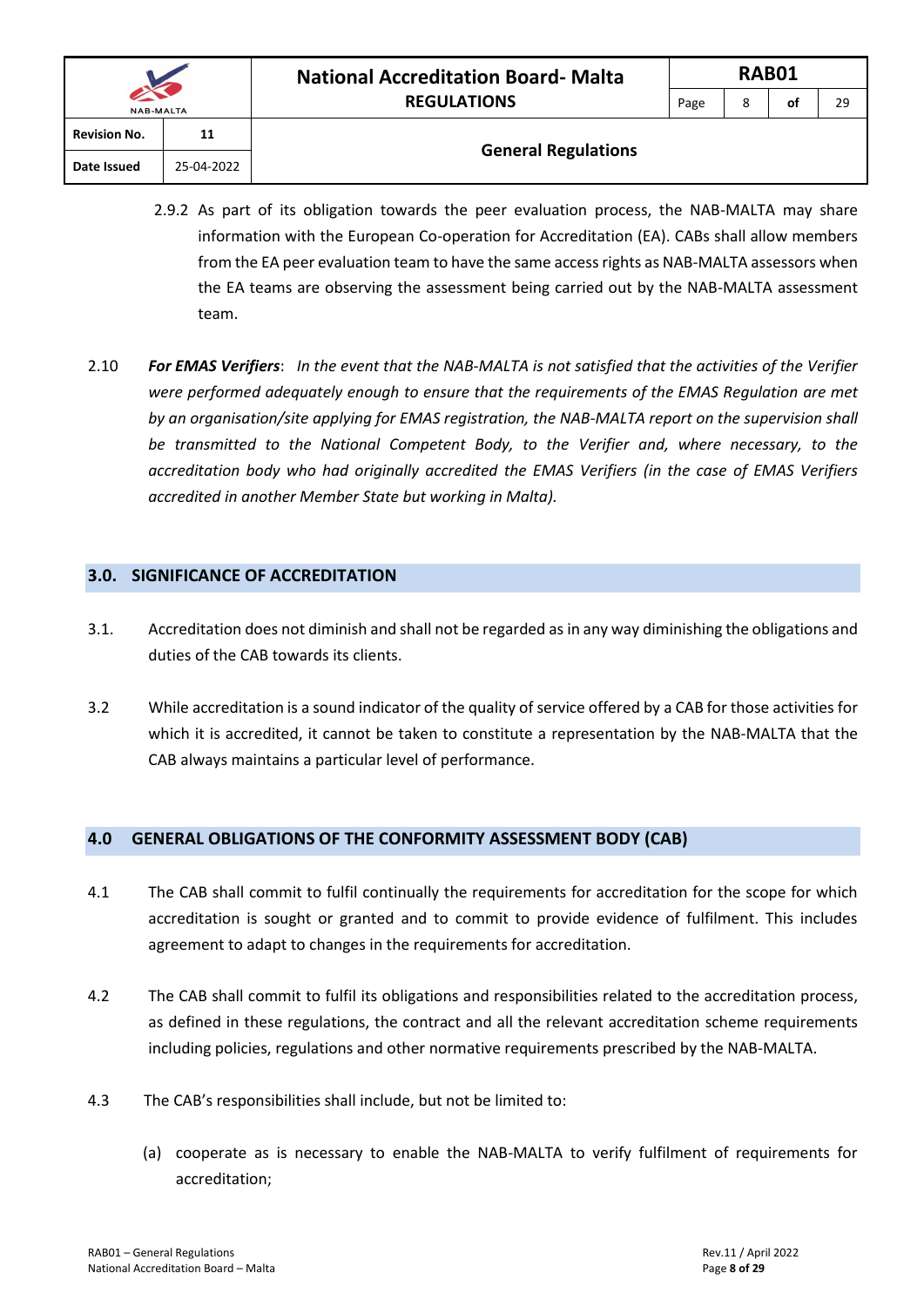- (b) claim accreditation only with respect to the scope for which it has been granted;
- (c) provide accessto the NAB-MALTA to conformity assessment body personnel, locations, equipment, information, documents, and records as necessary to verify fulfilment of requirements of accreditation. Information, documents, and records include those used by the conformity assessment body for non-accredited activities or those held by related bodies. Such access shall be extended to evaluators (for e.g., EA and FALB peer evaluators) of the NAB-MALTA. The CAB shall allow the NAB-MALTA to take notes and records of the activities being witnessed in any form or manner (including for example photographic images);
- (d) arrange the witnessing of conformity assessment activities when requested by the NAB-MALTA;
- (e) have, where applicable, legally enforceable agreements with their clients that commit the clients to provide, on request, access to the NAB-MALTA assessment teams to assess the conformity assessment body's performance when carrying out conformity assessment activities at the client's site. Such access shall be extended to evaluators (for e.g., EA and FALB peer evaluators) of the NAB-MALTA;
- (f) commit to follow the NAB-MALTA's policy for the use of the accreditation symbol and shall not make any statement regarding the authority of the certificate-holder which the NAB-MALTA may reasonably consider to be misleading (refer to **RAB02**);
- (g) not use its accreditation in such a manner as to bring the NAB-MALTA into disrepute;
- (h) inform the NAB-MALTA without delay of significant changes relevant to its accreditation and shall submit an analysis explaining the impact, if any, of such change as detailed in **[Clause 5](#page-12-0)** – **Notification of Changes**;
- (i) promptly pay such fees for administration, application, assessments, and other services as determined by the NAB-MALTA and as detailed in **[Clause 10](#page-23-0)** - Payment of fees;
- (j) assist in the investigation and resolution of any accreditation-related complaints about the conformity assessment body referred to it by the NAB-MALTA;
- (k) fully conform to the regulations **RAB02** and any other NAB-MALTA requirements for claiming accreditation status and when referring to its accreditation in communication media;
- (l) prepare and submit documents and items as defined in NAB-MALTA application documents or the NAB-MALTA policy **ATG12**;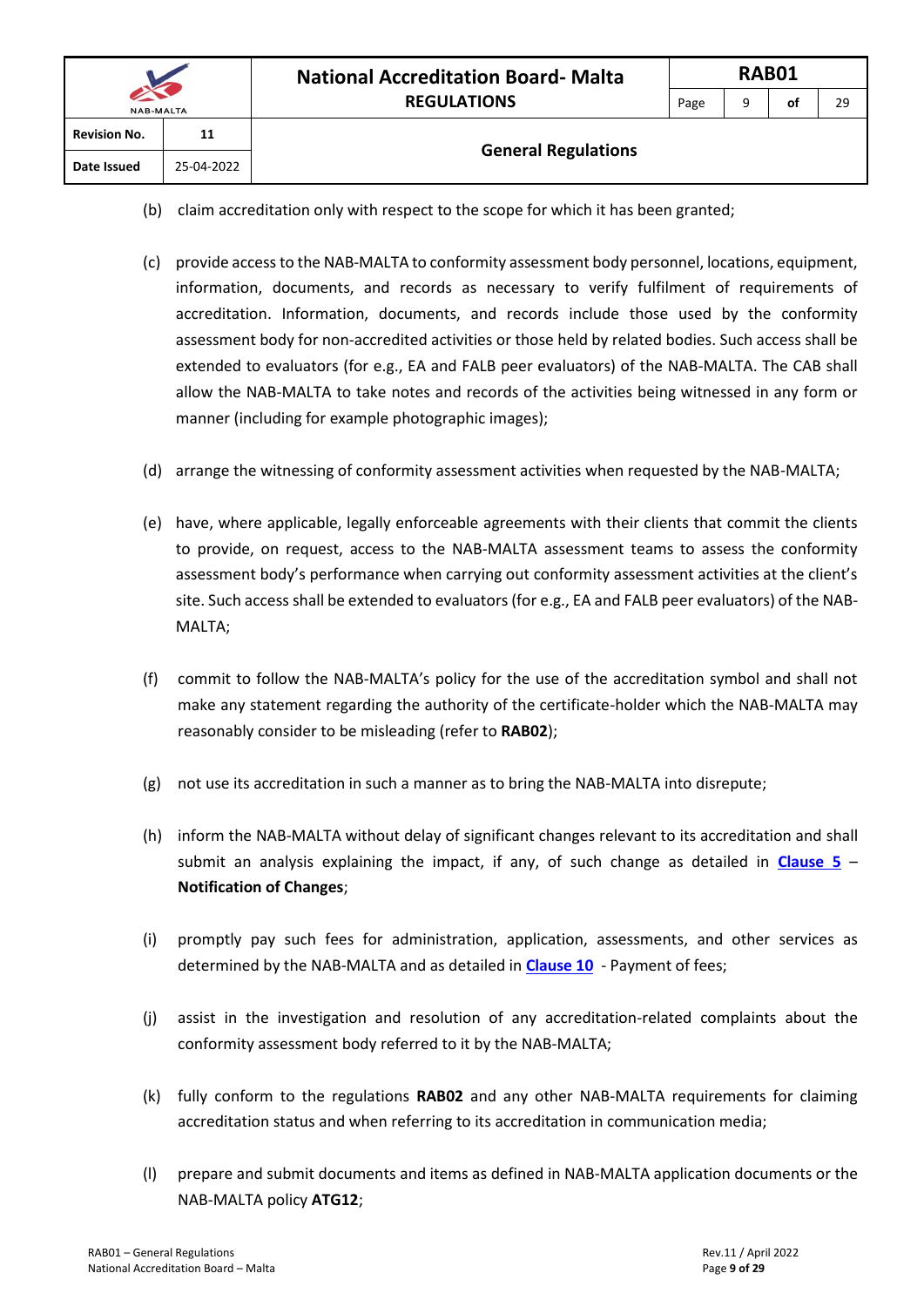- (m) participate in any proficiency or comparison testing scheme that the NAB-MALTA may reasonably deem to be necessary, as per NAB-MALTA Policy Document **ATG10**;
- (n) not use accreditation to imply that a product, process, system, or person is approved by the NAB-MALTA;
- (o) use its best endeavours to ensure that no part of its accreditation shall be used by a client, or be authorised by a client for use, for promotional or publicity purposes, in a way that the NAB-MALTA may reasonably consider misleading;
- (p) take due care that no report or certificate nor any part thereof is used in a misleading manner;
- (q) advise the arrangements and procedures used for carrying out conformity assessment activities in other countries.
- 4.4 The CAB shall offer to all clients a standard of service consistent with the accreditation scheme criteria to which it is accredited by the NAB-MALTA (as specified in **ATG18** – NAB-MALTA Mandatory and Guidance Documents) and with the regulations, policies and other relevant publications issued by the NAB-MALTA.
- 4.5 The CAB shall perform to the best of its ability the activity which it contracts to undertake.
- 4.6 The CAB shall afford to the NAB-MALTA and/or its representatives, agents, subcontractors as well as peer evaluators all such information, assistance and cooperation as is necessary to enable the NAB-MALTA to carry out its functions and shall at its own expense, provide or arrange to have provided any documents, tests, studies, evaluations or reports required by the NAB-MALTA and shall conduct or arrange to have conducted any additional tests, studies, evaluations or reports required by the NAB-MALTA and provide the results of same to the NAB-MALTA.
- 4.7 **Communication** All communication shall be channelled through NAB-MALTA.
	- 4.7.1 Direct contact with Technical Assessors/Experts under contract with the NAB-MALTA shall not be permitted unless there has been formal written approval by the Director of NAB-MALTA.
- 4.8 The CAB shall afford its clients reasonable assistance and co-operation to enable them to monitor the performance of the CAB in relation to the contract binding them. This co-operation shall include but not be limited to the CAB: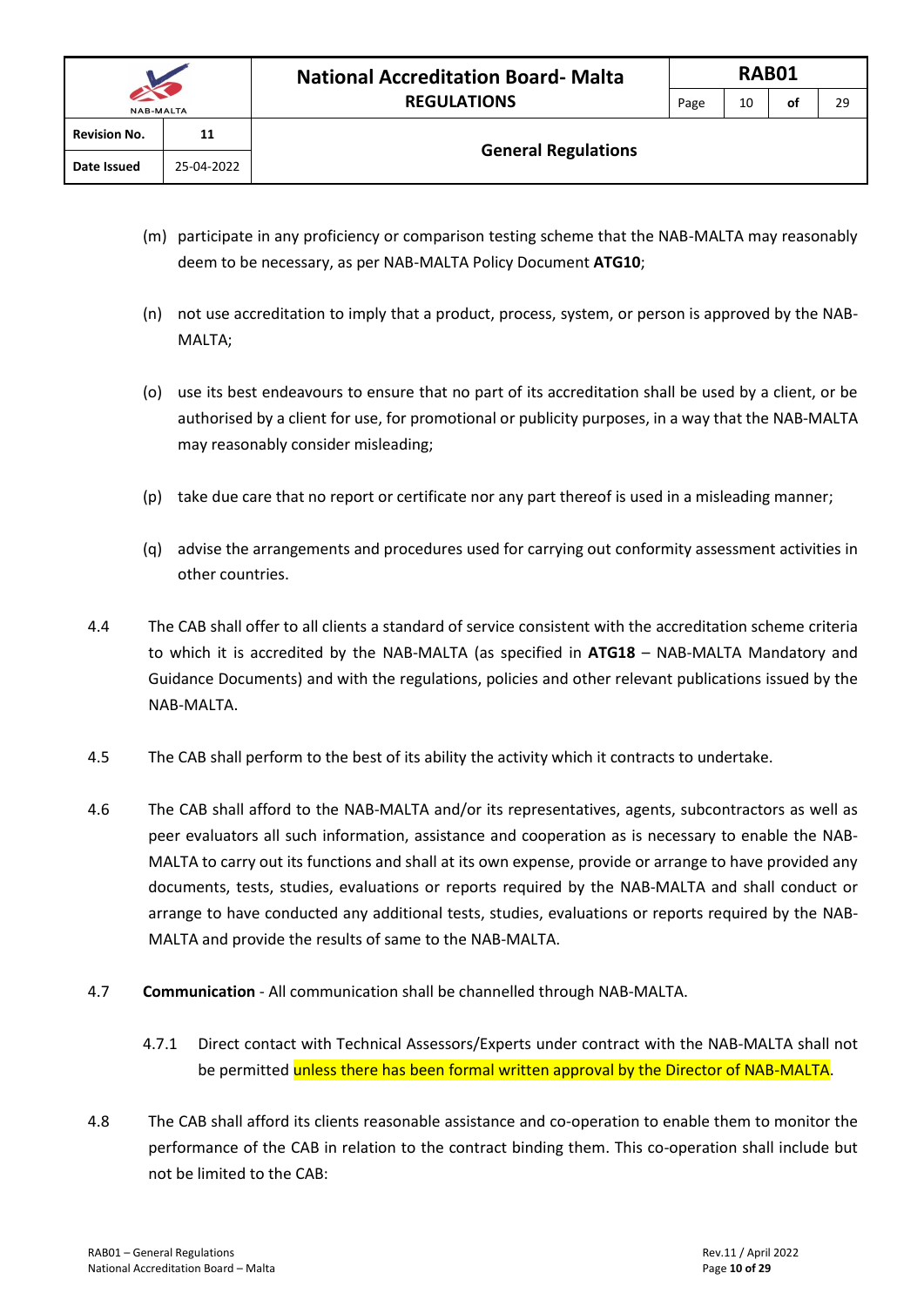- (a) undertaking or facilitating any reasonable checks to enable the client to verify the capability of the CAB;
- (b) affording the client or its representative reasonable access to relevant areas of the CAB and for the witnessing of activities performed for the client, subject to the confidentiality of work for other customers; and
- (c) preparing, packing, and dispatching of test pieces, samples or other items needed by the client for verification purposes.
- 4.9 CABs shall have legally enforceable arrangements with organisations holding an accredited certificate that commit the holder of the accredited certificate to provide, on request, access to NAB-MALTA assessment teams to witness the CAB performing conformity assessment activities at any site (e.g., certification/inspection body's audit team performing an audit/inspection at their client's site).
- 4.10 **Access to and Retention of Records -** Without prejudice to the CAB's general legal obligations in relation to the maintenance and making available of its records the CAB shall keep, for a minimum period of **five (5) years**, and upon request, make readily available to the NAB-MALTA, records of all information, original observations, calculations and derived data and records related to its management system. Test/calibration/inspection certificates and reports and other certificates issued under the scope of accreditation shall be kept for a minimum period of **ten (10) years**.
	- 4.10.1 Such records as are required to be held by the CAB shall be in a form which allows fast and accurate checks to be made.
	- 4.10.2 The NAB-MALTA or its duly authorised representative shall have the right at any reasonable time during operating hours to enter onto the CAB's premises or the premises of a related body of the CAB and to assess any matter affecting accreditation generally and to inspect and audit the said records of the CAB and any other book, record or invoice relating to the CAB's accredited activities or those activities for which the CAB has applied for accreditation or relating to the CAB's non-accredited activities, if the NAB-MALTA believes, in its sole discretion, that the CAB's non-accredited activities or the manner in which such activities are being carried out impacts or may impact in any way on the CAB's accreditation or accredited activities as a result of diversion of the CAB's resources, use of the NAB-MALTA accreditation symbol, or otherwise howsoever and the NAB-MALTA or its duly authorised representative shall be entitled to take copies or extracts from any such records and shall have the right to interview any officer, employee or agent of the CAB and shall be entitled to the full assistance and cooperation of the CAB and its officers, employees or agents.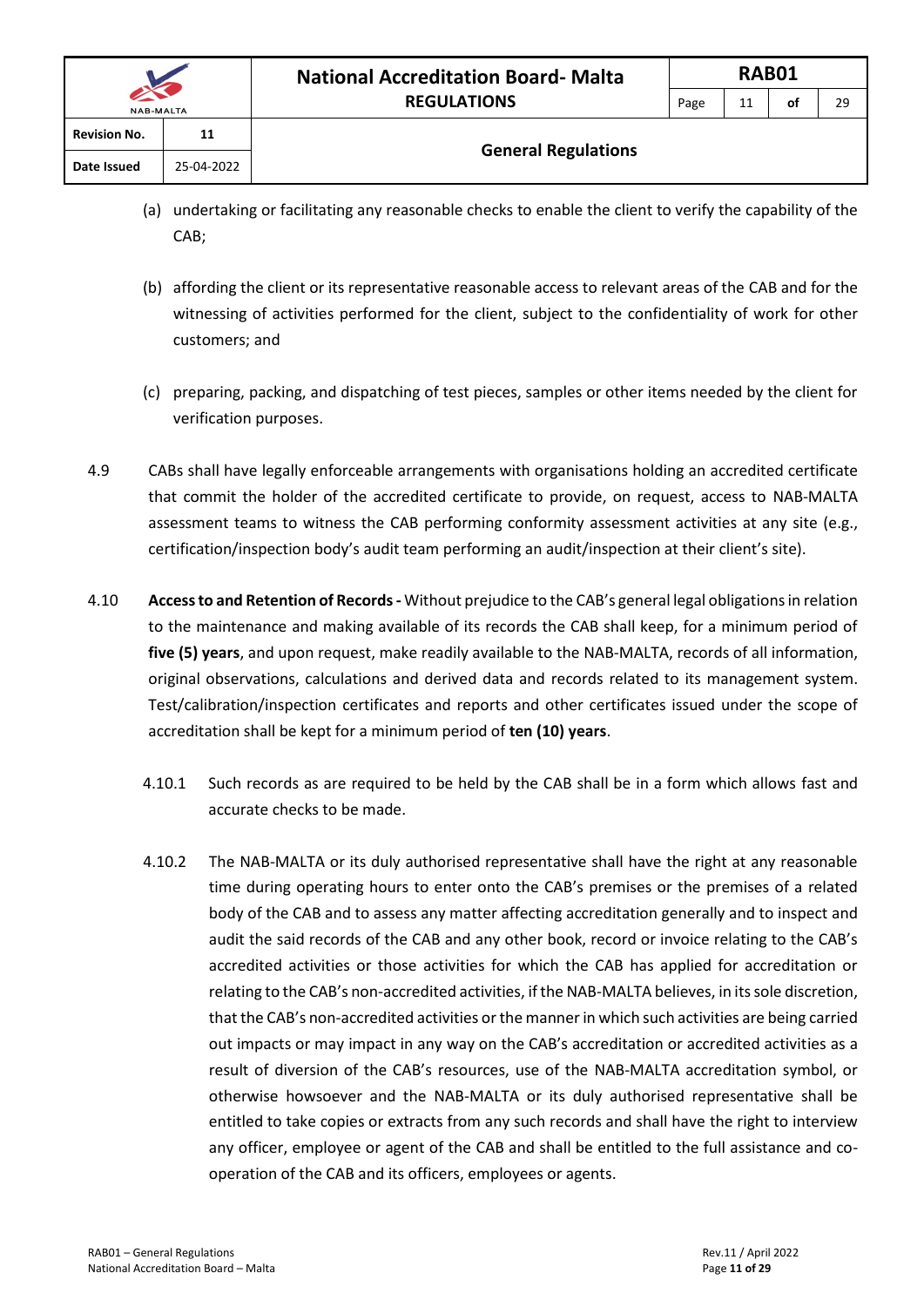| <b>NAB-MALTA</b>    |            | <b>REGULATIONS</b>         | Page | 12 | οt | 29 |
|---------------------|------------|----------------------------|------|----|----|----|
| <b>Revision No.</b> | 11         |                            |      |    |    |    |
| Date Issued         | 25-04-2022 | <b>General Regulations</b> |      |    |    |    |

- 4.11 The CAB shall retain updated records on the qualifications, training, competence, and experience of each member of its staff and shall provide each member with clearly documented instructions pertaining to his duties and responsibilities.
- 4.12 The CAB shall not refer to its accreditation as certification and shall place a similar restriction on all clients.
	- 4.12.1 Accredited certification bodies shall ensure that their clients do not refer to their certification as accreditation.
- 4.13 In the case of a scheduled assessment activity, the CAB shall submit the documentation listed in **ATG12** and any other documentation as requested to the NAB-MALTA **within 30 days prior** to the scheduled assessment or following any request by the NAB-MALTA.
- 4.14 All reports/certificates issued by the CAB shall clearly show the name in full of the signatories.
- 4.15 Accredited CABs, especially certification bodies, should not provide any conformity assessment activities that denote conformity with any of the standards that are used as the basis for accreditation.
- 4.16 Applications for extension of scope shall be submitted to NAB-MALTA by using the proper forms. These forms shall reach the NAB-MALTA **4 months before** the next scheduled assessment activity. Where these are received later, the acceptance or otherwise shall be at the discretion of the NAB-MALTA.
	- 4.16.1 The criteria for the assessment to extensions of scopes are identical to those for the initial assessment as outlined in this procedure.
	- 4.16.2 For laboratories, applications shall be supported by validation data for any new methods and, where possible, proof of participation in proficiency testing schemes.

#### <span id="page-12-0"></span>**5.0 NOTIFICATION OF CHANGES**

- 5.1 A "notification of change" is an assessment activity.
- 5.2 The CABs shall immediately and without any undue delay inform the NAB-MALTA of any changes to their operations which would impact on their ability to meet the applicable accreditation scheme requirements. Such changes include:
	- (a) legal, commercial, ownership or organisational status;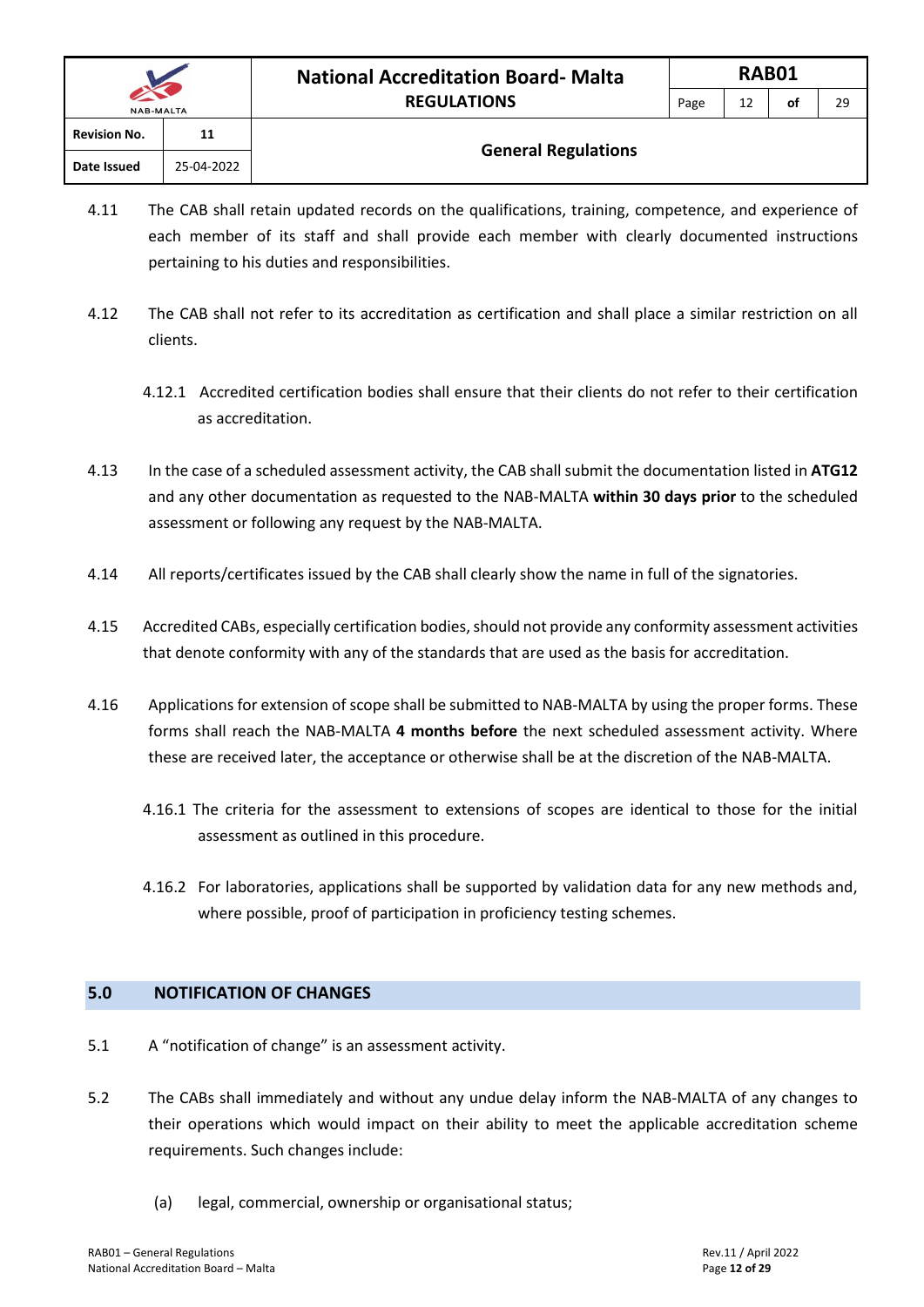- (b) organisation, top management, and key personnel;
- (c) policies or procedures, where appropriate;
- (d) premises;
- (e) personnel, equipment, facilities, working environment or other resources, where significant;
- (f) authorised signatories;
- (g) scope of accreditation;
- (h) other such matters that may affect the CAB's accreditation and its ability to fulfil the applicable normative requirements.
- (i) Change of use of the accreditation symbol and reference to accreditation
- 5.3 "**Change information form**" **NABG11** shall be completed to communicate changes to the NAB-MALTA. All information shall be provided in full, as soon as it becomes available and in any event before the effective operations date of the change, unless such changes are immediately necessary to ensure business continuity or in emergency situations. Nevertheless**,** CABs shall not wait until the next assessment to notify such changes and shall still notify the NAB-MALTA immediately and perform an impact analysis of such a change.
- 5.4 The CAB shall submit an analysis of the risks and impact of such changes. The CAB shall maintain clear records of this risk and impact analysis and of any resulting action plans, showing how it has controlled this change so as not to affect the accreditation status.
- 5.5 During the review of a Notification of Change, the NAB-MALTA may identify that the nature of the notified changes warrants the completion of an Extension to Scope application.
- 5.6 Where a CAB makes a significant change or requests an amendment to an accredited method, the CAB must make a formal written request to the NAB-MALTA in line with the above. Documentation and validation and/or verification data may need to be submitted. The CAB shall not make any claim for accreditation for the amended method until a new scope of accreditation has been published by the NAB-MALTA or as long as this is covered by a flexible scope. It may be that such a change will have to be processed as an Extension to Scope.
- 5.7 Depending on the outcome of the review by the NAB-MALTA, an additional assessment of the CAB may be needed to close off a Notification of Change. Findings may also be raised by the NAB-MALTA should the information provided be neither adequate nor sufficient.
- 5.8 Any changes to the structure of an inspection body shall be documented through an impact analysis on impartiality and independence with confirmation of Inspection Body "type" (refer to Clause 4 and Annex A of ISO17020).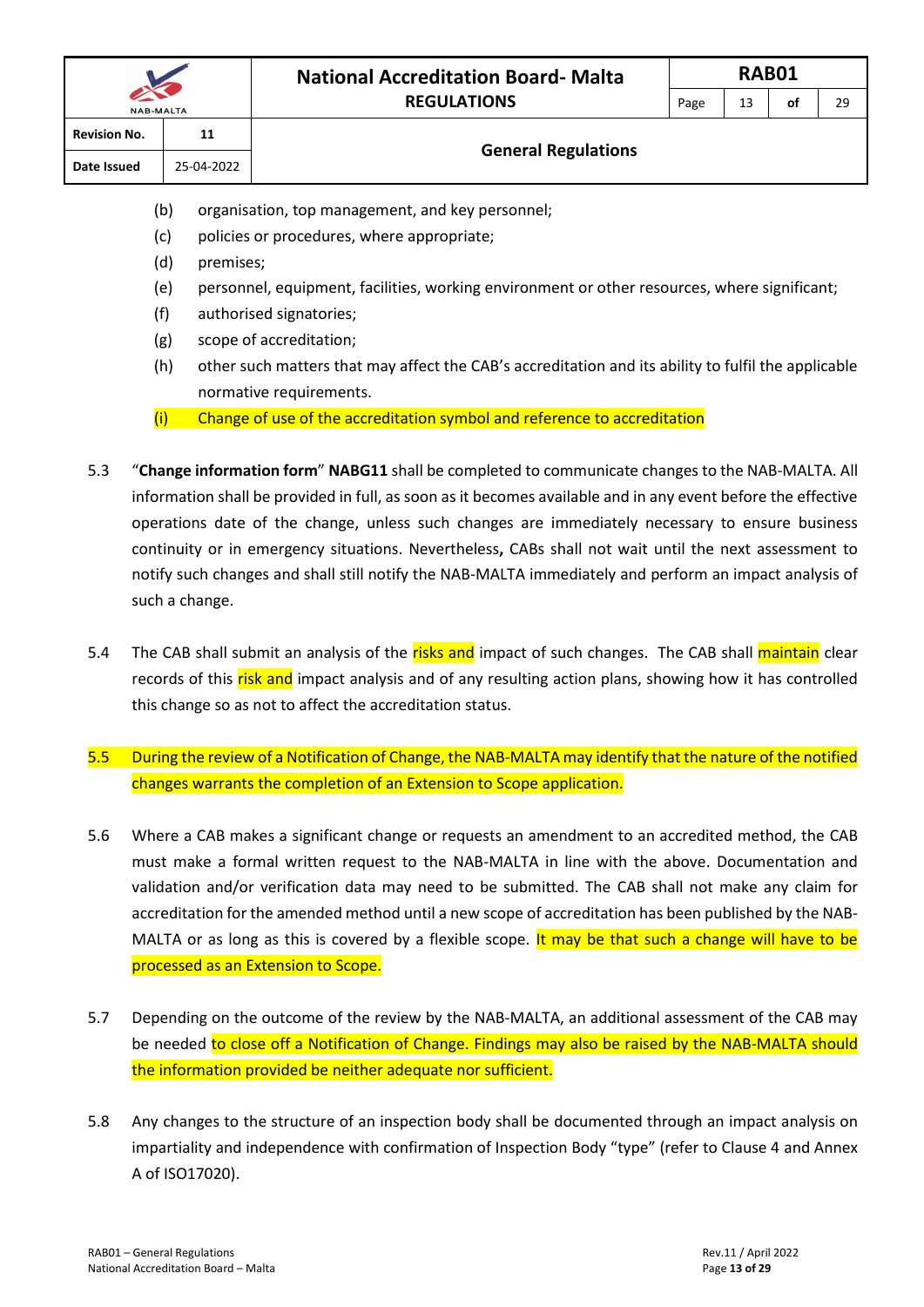- 5.9 If the staff changes include changes to key top management positions a C.V. of the member of staff filling that role shall be submitted together with the impact analysis.
- 5.10 EMAS Verifiers shall inform the NAB-MALTA immediately if they have not performed EMAS verification/validation within the previous 2 years in any scope area for which accreditation has been awarded by the NAB-MALTA.
- 5.11 Review of notifications of change will be carried out against a payment according to the time effort needed for processing. An invoice will be issued, and payment of this invoice is to be affected within 30 days of the date of this invoice. Payments are to be made to the NAB-MALTA. As per Contract of Accreditation and Regulations **RAB01**, accreditation may be suspended and/or withdrawn if the payment is not received within the time stipulated in this invoice. A surcharge on the amount quoted on this invoice may be made by the NAB-MALTA to cover additional costs for e.g., due to changes in assessor travelling costs, where applicable.

(**Note**: It is strongly recommended to immediately contact the NAB-MALTA in cases where there is a doubt as regards the notification of any change.)

#### <span id="page-14-0"></span>**6.0. SUBCONTRACTING**

- 6.1 The CAB acknowledges that subcontracting of any activity or elements of an activity will usually impact on the CAB's right to claim accreditation in respect of its activities and undertakes to pay particular attention to the requirements of the accreditation criteria in this respect.
- 6.2 Accreditation is granted to a CAB only for activities it performs itself and for which the NAB-MALTA has verified its competence. The CAB shall not subcontract on a permanent basis any of the activities listed in the scope of accreditation. Should the CAB need to carry out permanent subcontracting, such activities will be excluded from the scope of accreditation.
- 6.3 If a CAB, due to extraordinary and unforeseen reasons, subcontracts any of the accredited activities, it shall
	- keep the client informed in advance and obtain its written approval;
	- verify and record details of its investigation of the competence of the subcontractor for the specific activity (for e.g., the accreditation of a subcontractor for the subcontracted activity by an AB that has signed the EA MLA is acceptable);
	- clearly indicate in the reports/certificates which activity (for e.g., test, sampling) has been subcontracted;
	- shall maintain a register of the details of all subcontracted work.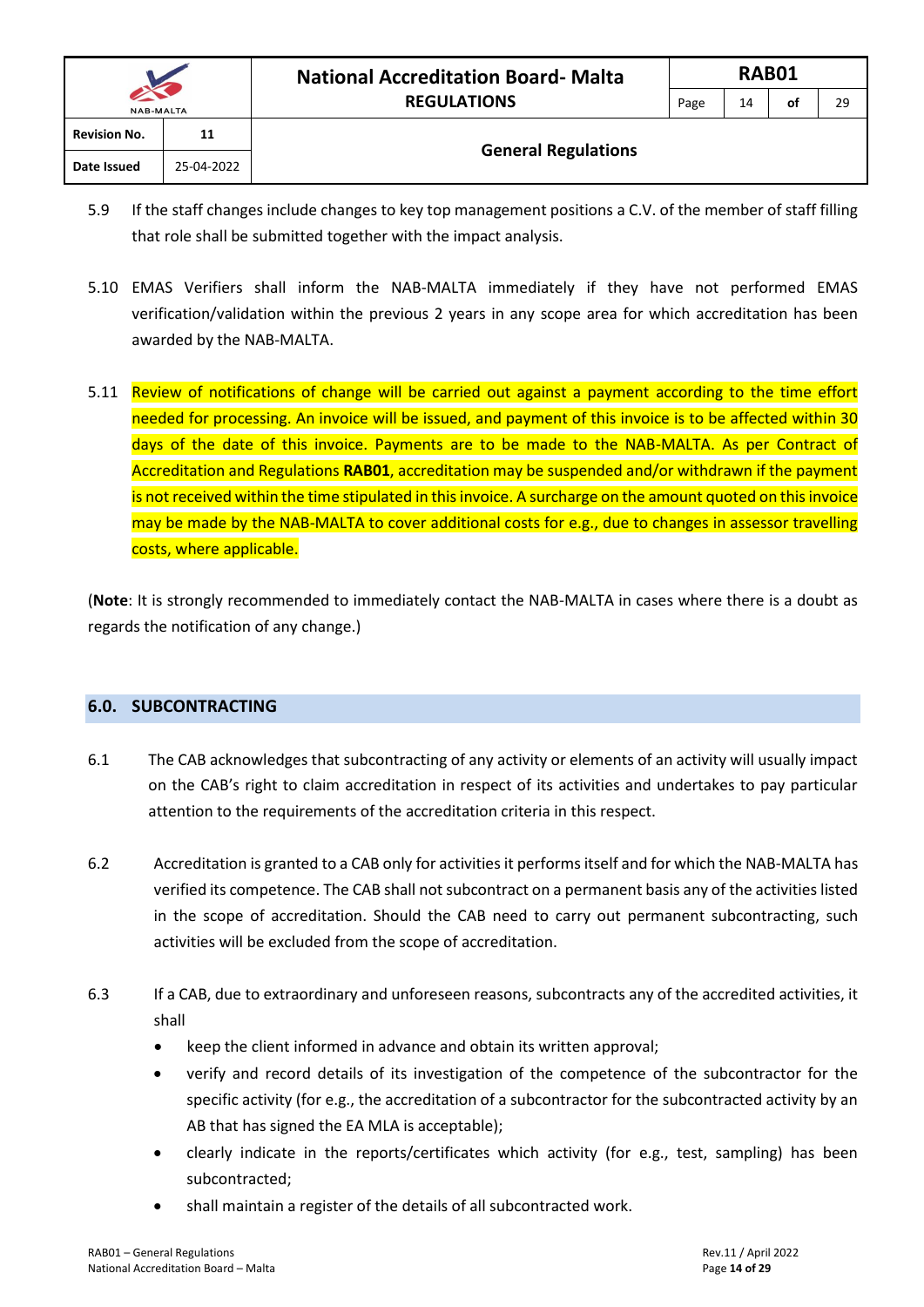| <b>NAB-MALTA</b>    |            | <b>National Accreditation Board-Malta</b> |      | RAB01 |    |    |
|---------------------|------------|-------------------------------------------|------|-------|----|----|
|                     |            | <b>REGULATIONS</b>                        | Page | 15    | οf | 29 |
| <b>Revision No.</b> | 11         |                                           |      |       |    |    |
| Date Issued         | 25-04-2022 | <b>General Regulations</b>                |      |       |    |    |

6.4 Serial subcontracting (i.e., subcontracting by the subcontractor of the accredited CAB) of the activities listed in the scope of accreditation shall not be permitted.

#### <span id="page-15-0"></span>**7.0. FINDINGS**

- 7.1 Findings are categorised as follows:
	- 7.1.1 **Nonconformity**: failure to meet the requirements specified in the applicable normative documents as applicable to an accreditation scheme or documents issued by the CAB being assessed.
	- 7.1.2 **Observation**: An observation normally indicates a potential nonconformity or an opportunity for improvement in the operations of the CAB. The CAB shall inform the NAB-MALTA with its review of the observation and whether an action resulting from such an observation has been or will be taken.
- 7.2 Findings may be raised as a result of any accreditation activity.
- 7.3 CABs shall implement corrective actions in response to the findings raised by the Assessment Team in a timely and efficient manner and within the timeframes stipulated in this Clause and in **[Appendix A.](#page-28-0)**
- 7.4 It is without prejudice to the NAB-MALTA's right in appropriate cases, to withdraw a CAB's accreditation forthwith for failure to clear any findings.
- 7.5 All communications about the clearance of the findings shall be channelled through the NAB-MALTA.
- 7.6 The CAB is required to provide one complete set of responses to all findings in separate electronic folders clearly identified by the NAB-MALTA finding numbers. The folders are to be sent in a single compressed file. The information submitted by the CAB shall clearly identify:
	- the root cause analysis,
	- the corrective action taken
	- the evidence for each finding.

The CAB shall also submit the updated and completed findings sheet **NABG10** in electronic format, clearly explaining the root cause analysis carried out, the corrective actions taken and clear references to the evidence submitted.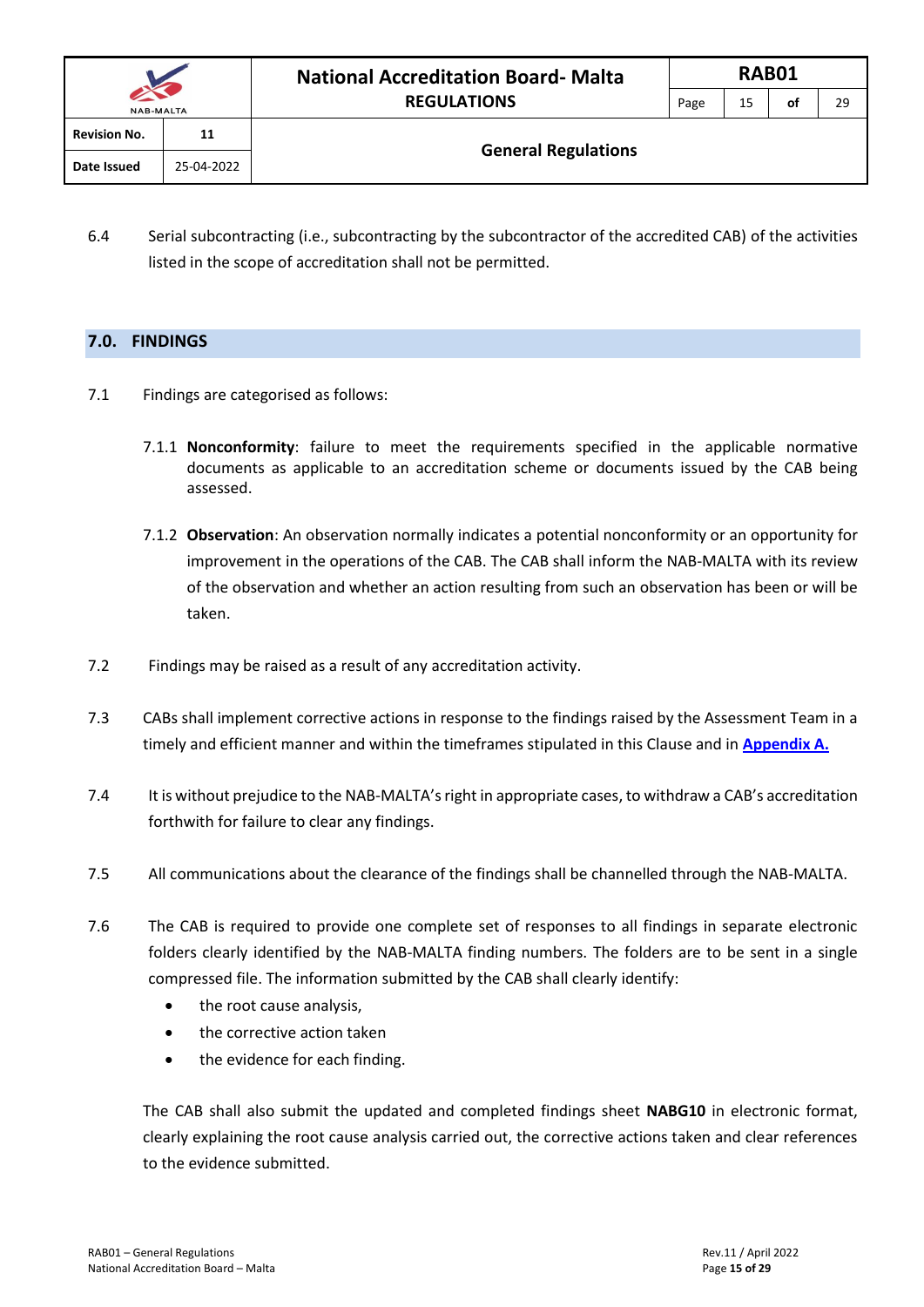| $\sim$ $\sim$<br><b>NAB-MALTA</b> |            | <b>REGULATIONS</b>         | -P |
|-----------------------------------|------------|----------------------------|----|
| <b>Revision No.</b>               | 11         |                            |    |
| Date Issued                       | 25-04-2022 | <b>General Regulations</b> |    |

- 7.7. The timeframe for the submission of evidence for the clearance of findings by the CAB shall not exceed **3 months** from the date of the initial assessment and/or extensions to scope and **30 days** from the date of issue of such findings to the CAB in all other cases.
	- 7.7.1 Depending on the severity of the finding stricter time limits may be set for corrective action(s) and submission of evidence of such action(s), especially by accredited CABs and especially where the lack of such action(s) may affect the scope of accreditation.
	- 7.7.2 The NAB-MALTA may permit an extension to these timeframes where the CAB can establish that more time is justified. In such circumstances the extension to the timeframe will apply only to the clearance of the particular finding(s) requiring the extension to the timeframe. All other findings must be cleared within the agreed timeframes.
- 7.8. Should the submitted replies (corrective actions and evidence) not be satisfactory and require additional evidence to be submitted by the CAB, replies shall be submitted to the NAB-MALTA within **5 working days**, or as otherwise agreed with the NAB-MALTA. This may result in an additional fee being charged to the CAB.
- 7.9. The NAB-MALTA shall review the additional evidence submitted. Should this result to be unsatisfactory, the CAB will be given another opportunity to provided additional evidence **within 5 working days,** or as otherwise agreed with the NAB-MALTA. Should the additional evidence still be unsatisfactory it will be at the discretion of the NAB-MALTA as to whether it will give the opportunity to the CAB to submit any further evidence for clarification. Unsatisfactory closure of findings shall result in suspension, reduction or termination of accreditation as further explained in Clause 8. This may result in an additional fee being charged to the CAB.
	- 7.9.1 This process can be repeated for a maximum of three times, after which the assessment team will consider that the CAB is not in a position to close the finding/s. For each round of submission, the assessment team may opt for an additional assessment to be carried out, if it deems that this is necessary for the appropriate closure of the findings.
- 7.10 CABs shall make their best effort to close off the findings on the first attempt. CABs shall pay due attention to ensure that they provide the extent of the findings, the root cause, details of the corrective action and the corresponding objective evidence showing that action has been completed. It is expected that the additional 2<sup>nd</sup> and 3<sup>rd</sup> rounds are reserved for clarification of a minimal number of findings and not for a resubmission of corrective action for the majority of the findings.
	- 7.10.1 The CABs are reminded to ensure that they understand the nature of the findings during the assessment, in the presence of the assessment team.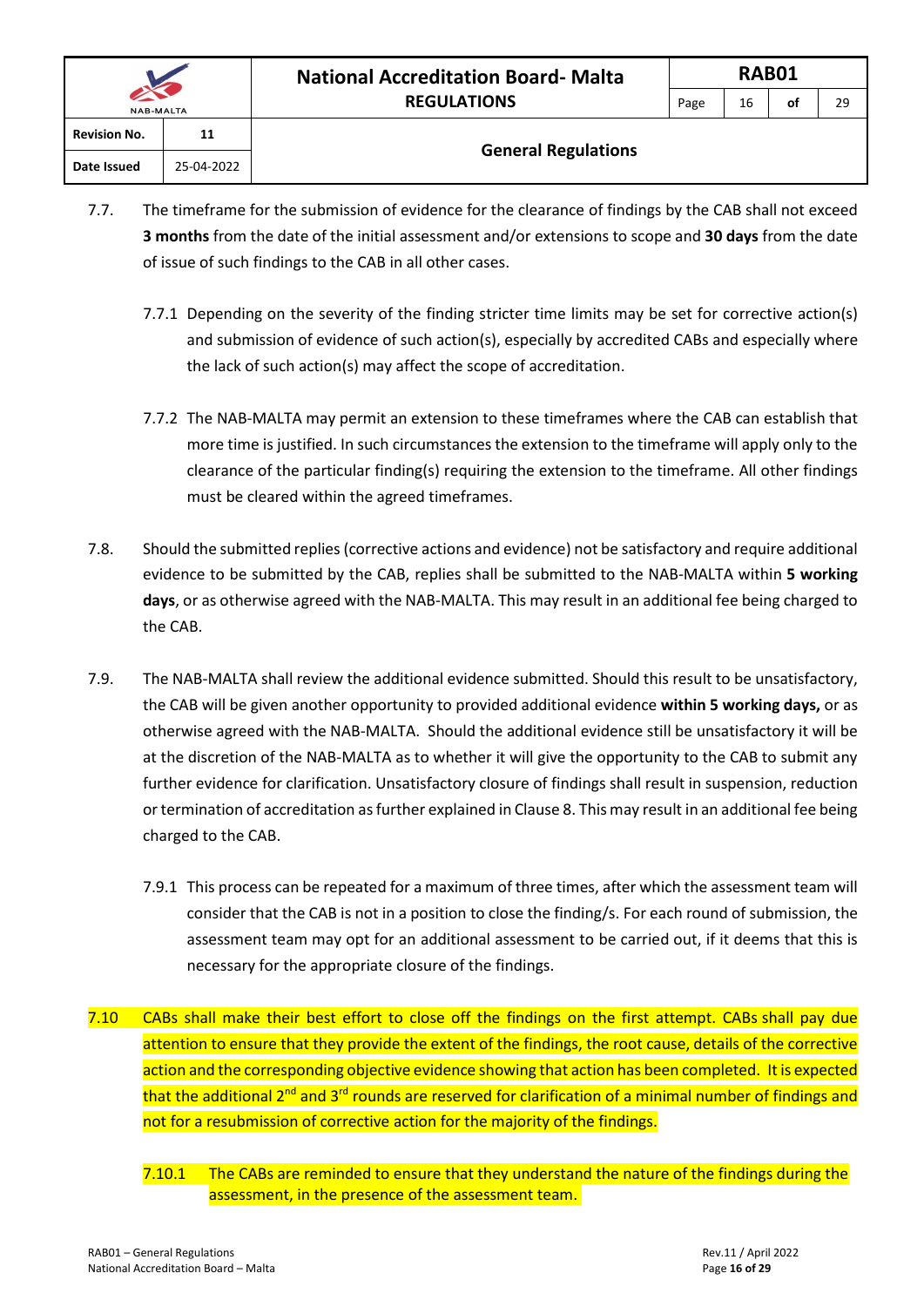- 7.11. The NAB-MALTA shall review the accredited CAB's accreditation status if:
	- (a) the responses to the findings raised are not submitted to the NAB-MALTA within the agreed timeframe; and/or
	- (b) incomplete or inadequate responses are submitted to the NAB-MALTA within the requested timeframes.
	- 7.11.1. This review may result in the accredited CAB's scope of accreditation being reduced or withdrawn or, where appropriate, suspended until the outstanding finding(s) has (have) been satisfactorily cleared.
- 7.12. The NAB-MALTA shall suspend, reduce, or terminate, as appropriate, all or part of the accredited body's scope of accreditation if the CAB fails to clear findings within agreed timeframes, especially if this happens frequently or if the finding(s) is severe in nature.
- 7.13. In the case of an initial application where the CAB fails to clear the findings within the requested timeframes a re-assessment shall be required unless otherwise agreed.
- 7.14. In the event of a critical finding being raised, the Team Leader in consultation with the NAB-MALTA shall:
	- (a) consider recommending suspending, reducing, or withdrawing the scope of accreditation of a CAB;
	- (b) in the case of an initial application, recommend refusal of accreditation for part or all of the scope of accreditation;
	- (c) decide if an additional assessment is required to witness the clearance of the finding or to address any issues relating to its clearance;
	- (d) review the reports from previous assessments of the CAB to ascertain if the history of the CAB, when taken together with the critical finding raised, indicates an underlying problem with the maintenance of accreditation;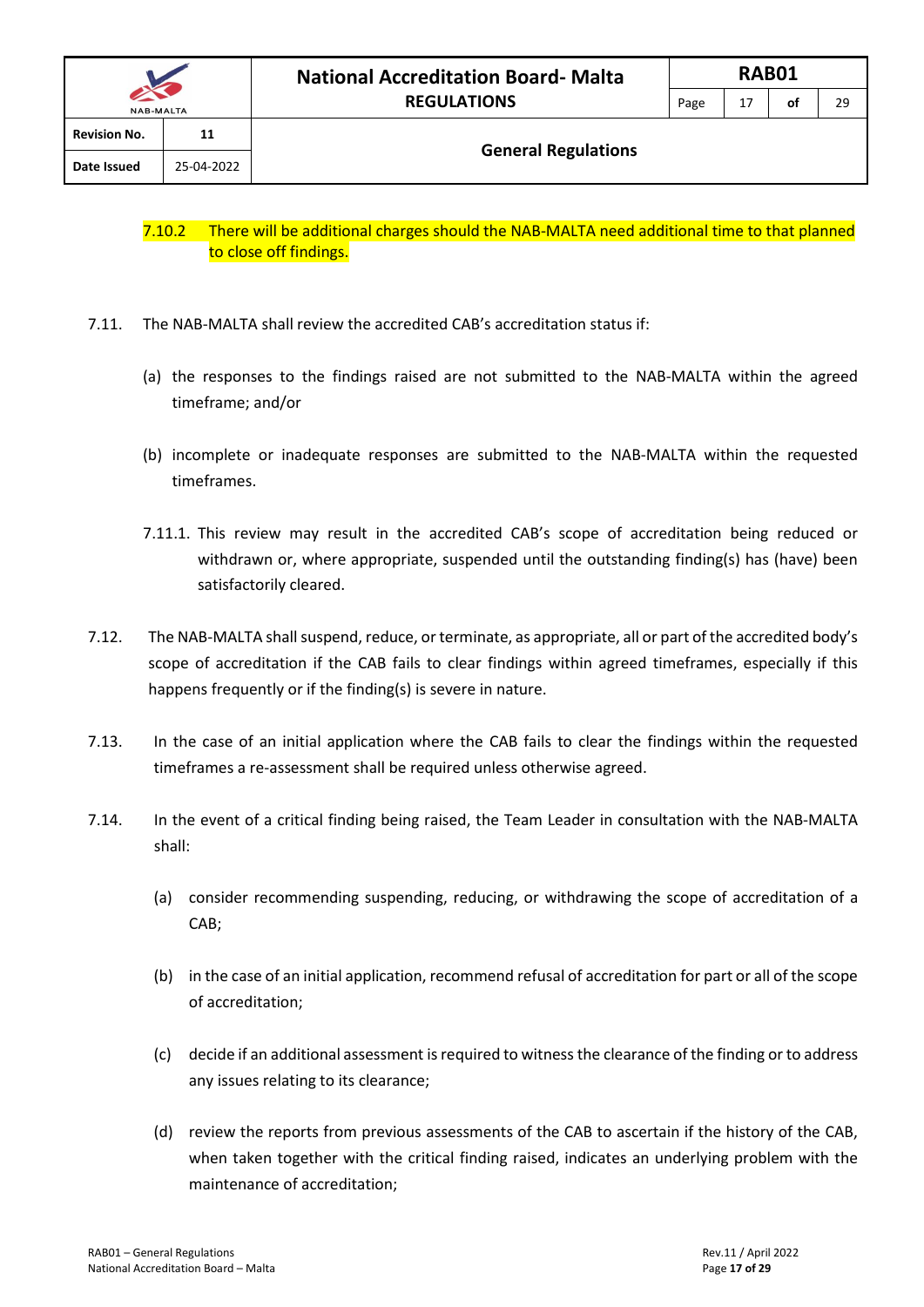(e) ensure that the integrity of the NAB-MALTA accreditation is not compromised by any action or timeframe requested to address the finding.

#### <span id="page-18-0"></span>**8.0. SUSPENDING, REDUCING OR WITHDRAWING ACCREDITATION**

- 8.1. The policy of the NAB-MALTA in relation to the suspending, reducing, or withdrawing of accreditation shall involve a range of measures which are designed to protect the integrity of the accreditation system and to ensure that the CAB respects the requirements of accreditation.
- 8.1.1. These measures shall include; (a) suspension, voluntary or otherwise (b) withdrawal, voluntary or otherwise of all or of part of the CAB's scope of accreditation.
- 8.2. The NAB-MALTA may suspend, reduce, or withdraw accreditation, or require reassessment if the CAB fails to notify the NAB-MALTA of changes in any aspect of its status or operation as defined in **[Section](#page-12-0)  [5](#page-12-0)** of these regulations.
- 8.3 The Director may authorise immediate suspension in severe cases which may jeopardise the accreditation status of the accredited CAB, the reliability and confidence in the conformity assessment activities it provides and the reputation of accreditation in Malta. *In the case of EMAS Verifiers, a final decision will be taken after the EMAS Verifier has had the possibility of a hearing in line with the EMAS Regulation, unless the EMAS Verifier chooses to go for voluntary suspension.*
- 8.4 Where there is evidence of fraudulent behaviour, or the CAB intentionally provides false information or conceals information, the NAB-MALTA shall initiate its process for withdrawal of accreditation.
- 8.5 The Board is responsible for confirming suspensions, or otherwise and for deciding on reductions in scope and termination of accreditation.
- 8.6 The NAB-MALTA may impose suspension of the CAB's accreditation in the event:
	- (a) the CAB, being an individual, is declared bankrupt or enters into a composition with its creditors;
	- (b) the CAB, being a company, has a receiver, examiner or administrator appointed over the whole or any part of its assets or the CAB is struck off the register of companies in the jurisdiction where it was incorporated or an order is made or a resolution passed for winding up the CAB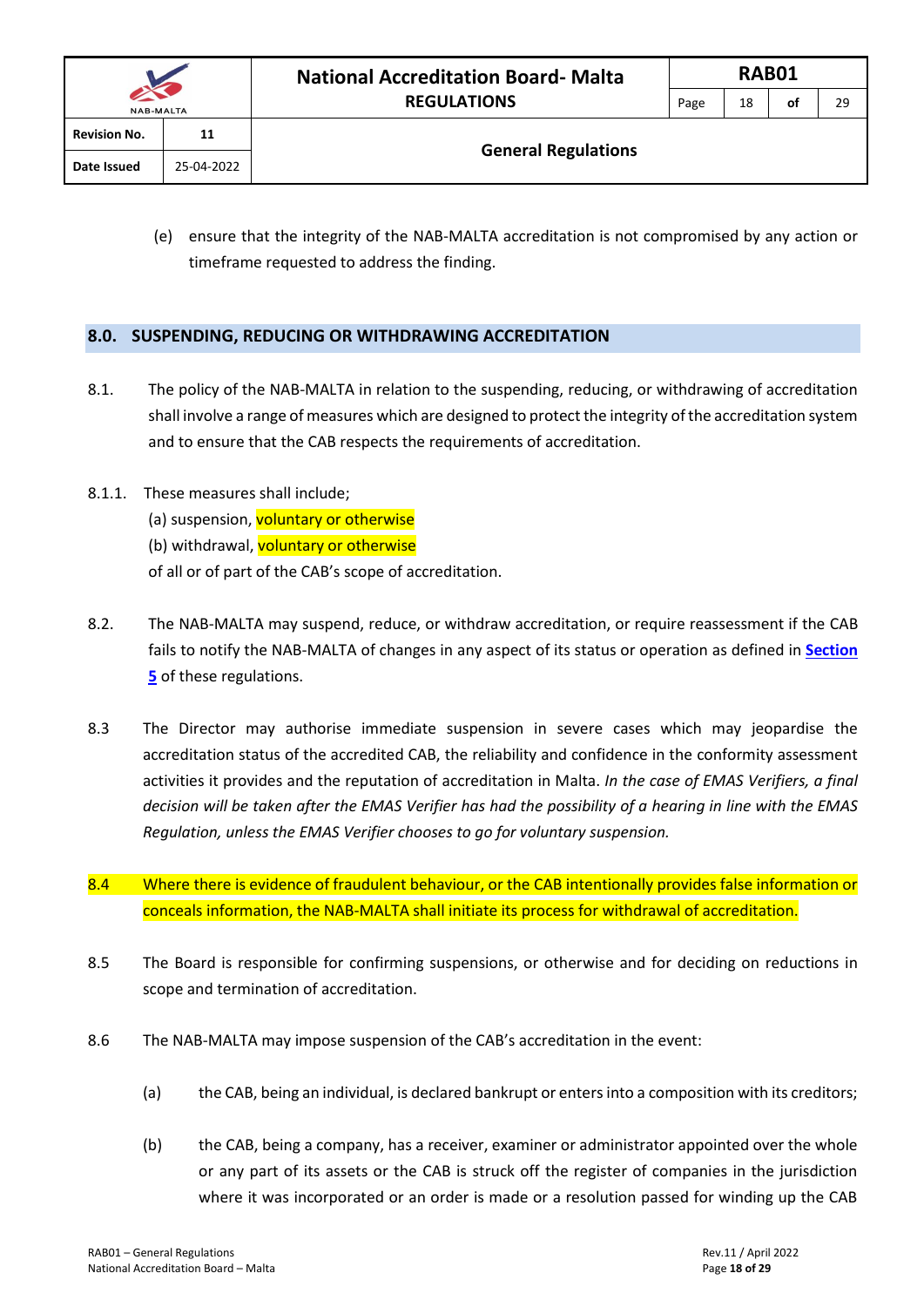| <b>NAB-MALTA</b>    |            | <b>National Accreditation Board-Malta</b> |      | RAB01 |    |    |  |  |  |
|---------------------|------------|-------------------------------------------|------|-------|----|----|--|--|--|
|                     |            | <b>REGULATIONS</b>                        | Page | 19    | of | 29 |  |  |  |
| <b>Revision No.</b> | 11         |                                           |      |       |    |    |  |  |  |
| Date Issued         | 25-04-2022 | <b>General Regulations</b>                |      |       |    |    |  |  |  |

(unless such order or resolution is part of a voluntary scheme for the reconstruction or amalgamation of the CAB as a solvent corporation and the resulting corporation, if a different legal entity, undertakes to be bound by the accreditation criteria, regulations and contract);

- (c) of any change in structure, personnel, staff responsibility, equipment, premises, or scope of activity of the CAB that the NAB-MALTA considers, in its sole discretion, affects the CAB's ability to comply fully or at all with the accreditation criteria;
- (d) the CAB fails to pay the any outstanding fees due to the NAB-MALTA;
- (e) of any change in the accreditation criteria applicable to the CAB which the CAB is not able to comply with fully, or at all, by the date designated by the NAB-MALTA;
- (f) that the CAB breaches any accreditation criteria or the accreditation contract;
- (g) the CAB fails to clear findings within the agreed timeframes, as per **[Clause 7](#page-15-0)** above;
- (h) that the NAB-MALTA considers that accreditation has been or is likely to be brought into disrepute by the CAB, its related bodies, or its clients either as a result of accredited or nonaccredited activities;
- (i) where in the reasonable view of the NAB-MALTA, the CAB has made unreasonable or irresponsible use of sub-contracting;
- 8.6 In the event that during its accreditation, the CAB is unable for any reason to comply with the accreditation scheme criteria and/or the contract, the CAB shall immediately apply to the NAB-MALTA for **voluntary suspension or withdrawal** of its accreditation.
	- 8.6.1 For the avoidance of doubt, the duty to apply for voluntary suspension or withdrawal, as outlined in clause 8.6. above, applies even where the cause for the inability to comply is not due to any fault of the CAB itself, for instance where the voluntary suspension is necessitated by the relocation of the CAB, etc.
	- 8.6.2 The NAB-MALTA may in its sole discretion refuse voluntary suspension or resignation and impose involuntary suspension or withdrawal of the CAB's accreditation.
- 8.7 The CAB may choose to suspend or **withdraw** its accreditation at any time.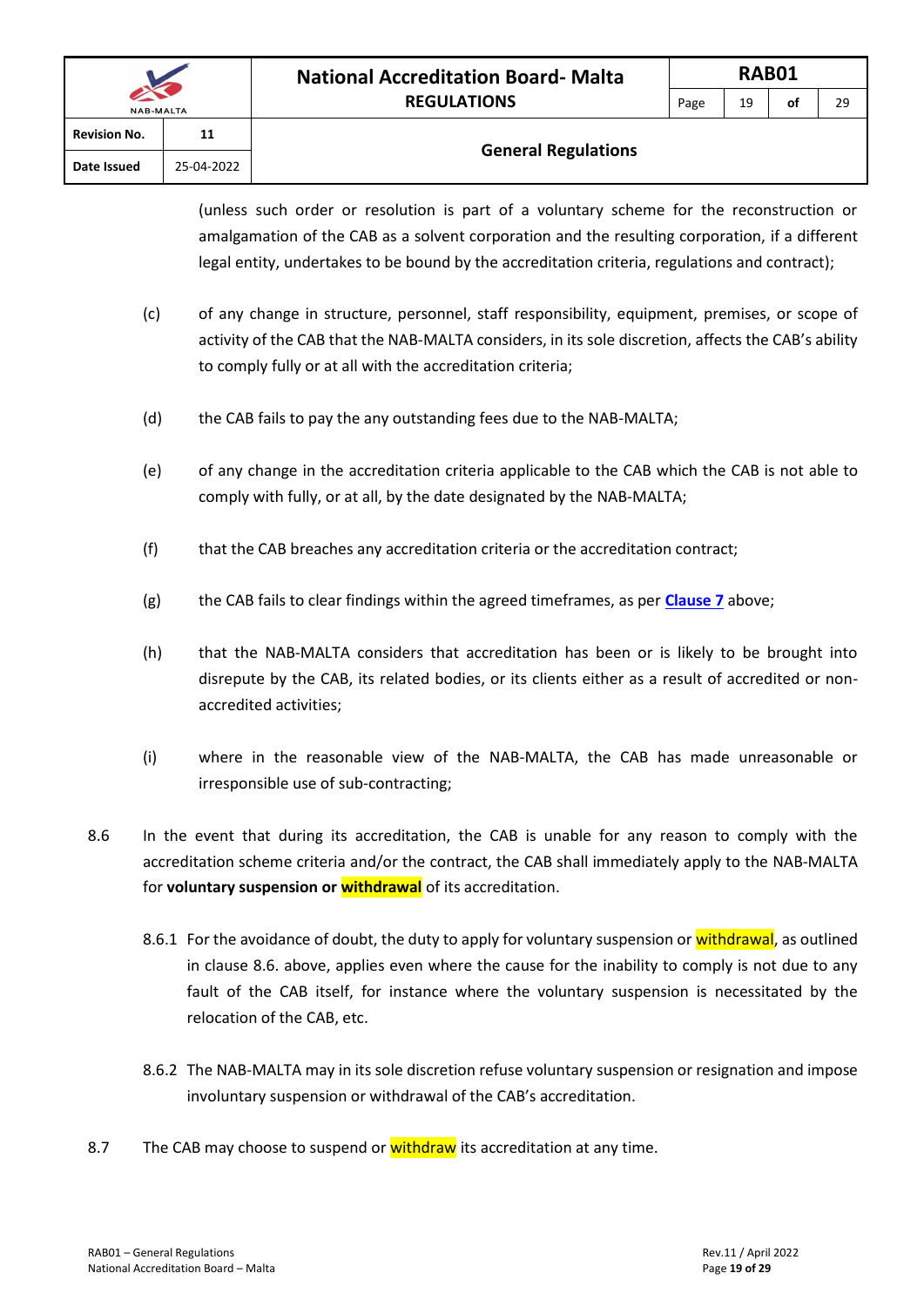| $\sim$<br><b>NAB-MALTA</b> |            | <b>REGULATIONS</b>         | Page | 20 | οf | 29 |
|----------------------------|------------|----------------------------|------|----|----|----|
| <b>Revision No.</b>        | 11         |                            |      |    |    |    |
| Date Issued                | 25-04-2022 | <b>General Regulations</b> |      |    |    |    |

- 8.8 The NAB-MALTA may decide to withdraw the CAB's accreditation immediately on written notice (such withdrawal will be effective as and from the date of that notice) for any of the events set out at subclauses (a) to (j) of **Clause 8.5** or where it otherwise considers in its sole discretion that withdrawal is warranted.
- 8.9 On the suspension, reduction, or withdrawal of accreditation the CAB shall:
	- (a) inform, where applicable, its affected clients of the suspension, reduction or withdrawal of its accreditation and the associated consequences without undue delay;
	- (b) immediately discontinue all use of the NAB-MALTA accreditation symbol and/or reference to accreditation by the NAB-MALTA on or in relation to the activities falling within its suspended or withdrawn accreditation including on all specific reports, certificates, label or other documentary outputs relating to specific activities for clients activities falling within its suspended/withdrawn accreditation and also on all documentation, brochures, advertising and publicity material relation to activities fall within its **suspended**/withdrawn accreditation generally;
	- (c) ensure that all the CAB's clients immediately discontinue reference to accreditation by the NAB-MALTA in respect of those activities in all documentation, brochures, advertising, and publicity material that such clients may generate.
- 8.10 The provisions of record keeping, use of the NAB-MALTA symbol, confidentiality, limitation of liability and indemnity shall survive withdrawal of the CAB's accreditation and termination of the accreditation contract.
- 8.11 Withdrawal of accreditation by the CAB shall automatically terminate those accreditations that require or are dependent on the continued existence of the withdrawn accreditation.
- 8.12 The period of suspension, whether voluntary or involuntary, **shall normally be brief and not exceed six months (in exceptional circumstances, this period of suspension may be extended by 3 months)**. The CAB shall take all the necessary actions to ensure that the suspension is lifted within the shortest time possible and not exceeding the timeframes as agreed with the NAB-MALTA.
	- 8.12.1 The period of suspension, in total, includes the following activities which shall be completed by within the agreed suspension period:
		- corrective actions taken by the CAB
		- review of actions and evidence by the NAB-MALTA which may result in the need for additional assessment, whether on-site or remote
		- decision by the Board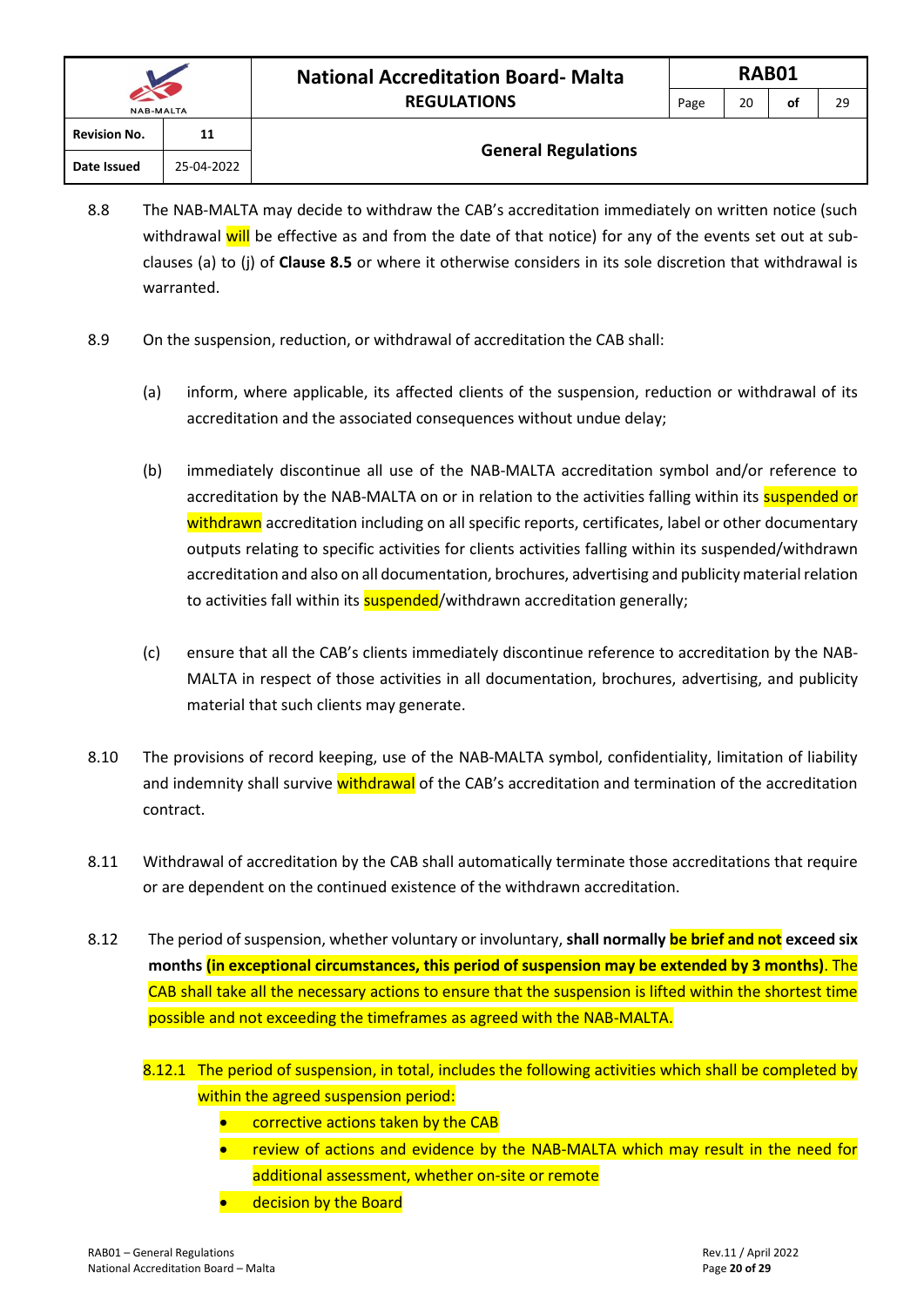#### **General Regulations**

- 8.12.2 The corrective actions taken by the CAB and related impact analysis and evidence, shall be submitted to the NAB-MALTA not later than **3 weeks before the date of the end of the suspension period.** Non receipt of such information will result in immediate withdrawal of accreditation.
- 8.12.3 The CAB shall submit clear evidence to justify lifting suspension of accreditation. Such evidence will be reviewed by the NAB-MALTA. This will then be reported to the Board who will then decide to lift suspension of accreditation or otherwise.
- 8.12.4 If, after the review by the NAB-MALTA, further clarification and/or assessment is needed to close off findings related to a suspension, the NAB-MALTA may consider extending the suspension period.
- 8.12.5 Irrespective of agreed timeframes, when the suspension period **exceeds three months,** an additional assessment shall be carried out.
- 8.12.5 Failure to clear findings related to the suspension within the agreed timeframes shall result in withdrawal of accreditation.
- 8.13 When suspension is lifted, the NAB-MALTA will inform the CAB and it will update its records and its website with the new accreditation status of the CAB.
- 8.14 If the period of suspension exceeds the accreditation cycle (i.e., a reassessment cannot be carried out within the period that will allow the accreditation cycle not to exceed 5 years), then this may lead to the withdrawal of accreditation.
	- 8.14.1 CABs suspended (voluntarily or otherwise) very close to the date due for a reassessment, risk having their accreditation withdrawn.
- 8.15 Accreditation may be withdrawn by the CAB upon giving one month's notice in writing to that effect to the NAB-MALTA.
- 8.16 The NAB-MALTA shall send an acknowledgment to the CAB confirming the withdrawal of its accreditation. It shall detail the actions required by the CAB and, in the case of voluntary or involuntary suspension, it shall include the procedure for re-instatement of accreditation.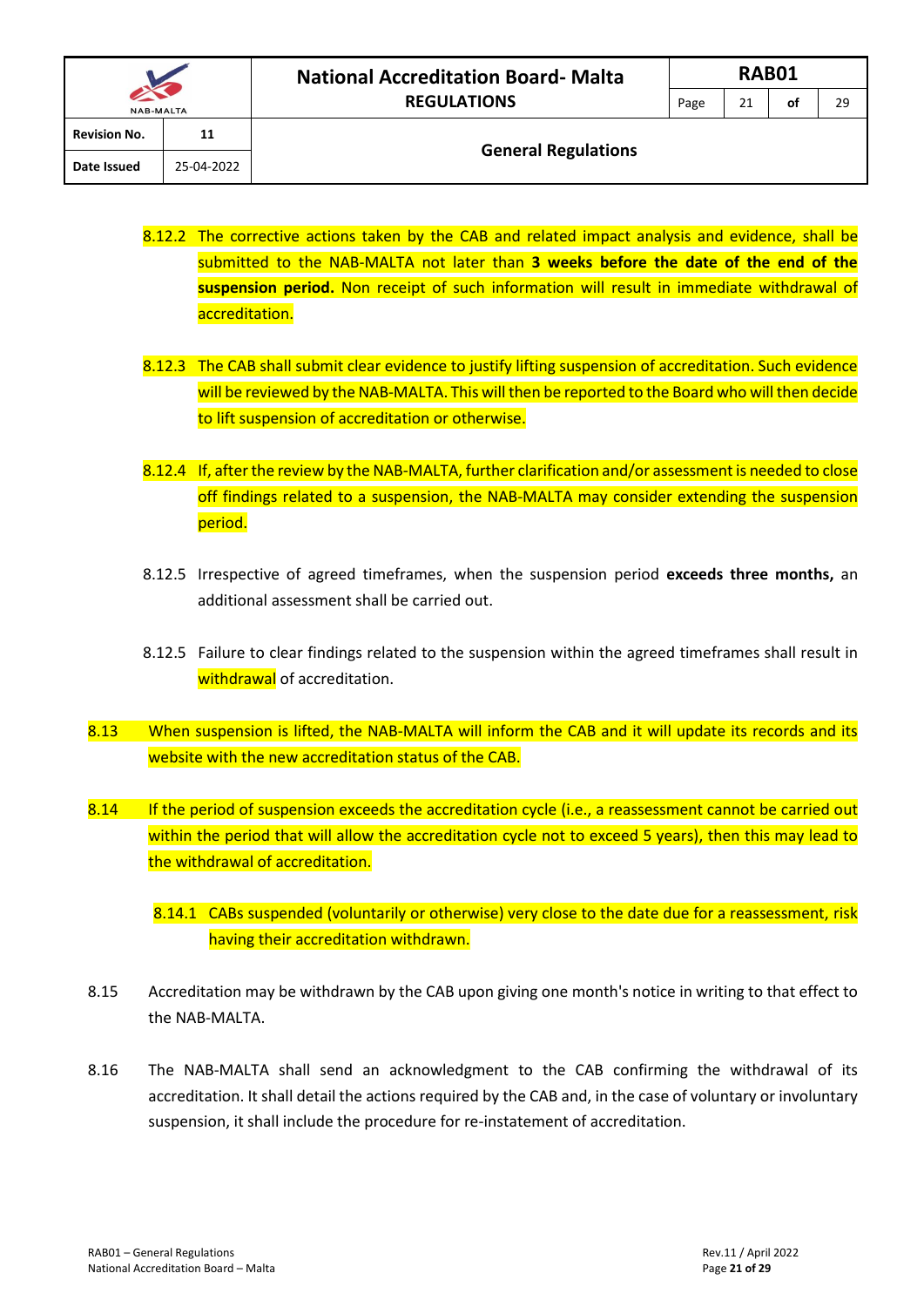|                     |            | <b>National Accreditation Board-Malta</b> |  | <b>RAB01</b> |    |    |  |  |  |
|---------------------|------------|-------------------------------------------|--|--------------|----|----|--|--|--|
| <b>NAB-MALTA</b>    |            | <b>REGULATIONS</b>                        |  | 22           | οf | 29 |  |  |  |
| <b>Revision No.</b> | 11         | <b>General Regulations</b>                |  |              |    |    |  |  |  |
| Date Issued         | 25-04-2022 |                                           |  |              |    |    |  |  |  |

8.17 In the case of EMAS Verifiers, any decision taken by the NAB-MALTA to terminate or suspend accreditation or reduce the scope of accreditation shall be taken only after the environmental verifier has had the possibility of a hearing.

#### <span id="page-22-0"></span>**9.0. INFORMATION ABOUT ACCREDITED CABs**

- 9.1 The NAB-MALTA publishes information on the accredited CABs, including the name and address, scopes, and effective dates of accreditation, on its website. Such information will include, where applicable, information on suspension or withdrawal of accreditation.
- 9.1.1 The NAB-MALTA shall not be liable for any internet or telecommunications failure, computer virus, loss of data, third party interference or other third-party software or hardware that may interrupt or delay access to the website or cause problems in relation to the computer system of the CAB or other problems or losses.
- 9.2 The CAB shall ensure that the information which it gives to the NAB-MALTA, generally and in response to specific requests for information, is accurate and not misleading. The CAB further undertakes to immediately inform the NAB-MALTA of any inaccuracy which appears in the published information related to its entry and of any change which occurs which necessitates an amendment to such information within **3 working days** of the said inaccuracy coming to the CAB's attention or of the said change occurring, whichever is the earlier.
- 9.3 In the event of the accreditation of the CAB being suspended, reduced, or withdrawn, either voluntarily or involuntarily, the listing in respect of that CAB shall be immediately amended.
- 9.4 The NAB-MALTA shall have sole control over the format, composition and distribution of the contents and the pages of the NAB-MALTA website and the positioning of any entry relating to any CAB.
- 9.5 The NAB-MALTA shall not be liable to the CAB for any loss or damage including injury to reputation suffered by the CAB as a result of the use by the public of the online information or the NAB-MALTA website.
- 9.6 The NAB-MALTA shall not be liable in respect of any omission of an entry for the CAB.
- 9.7 The CAB warrants that:
	- (a) it has the right to make the basic information available to the NAB-MALTA and to authorise the NAB-MALTA to make the basic information publicly available; and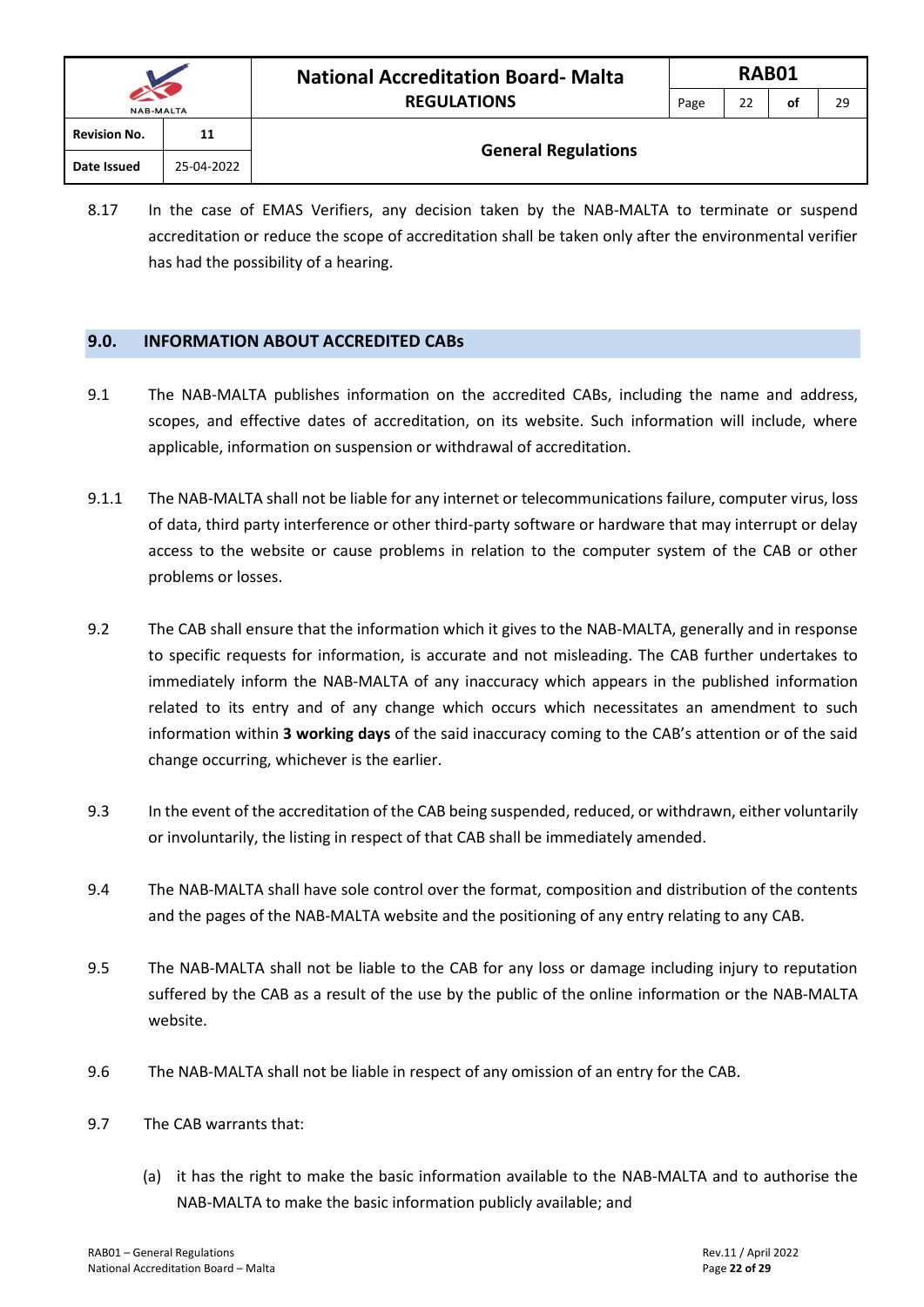| <b>NAB-MALTA</b>          |            |  |  |  |
|---------------------------|------------|--|--|--|
| <b>Revision No.</b><br>11 |            |  |  |  |
| Date Issued               | 25-04-2022 |  |  |  |

**General Regulations**

- (b) the basic information and the act of making the basic information available on the NAB-MALTA website does not infringe any intellectual property, publicity, or privacy right of any third party or of any other law or regulation including data protection legislation.
- 9.7.1. The NAB-MALTA may, at any time, review any register maintained or published by it and it may, without any liability to the CAB in question, remove any entry or part of any entry for a CAB where it deems that the CAB has failed to comply with the requirements of these regulations.
- 9.8 The CAB shall indemnify the NAB-MALTA, its officers, employees and agents from any third-party claims, liability, damages, and/or costs arising from a breach of the warranty regulation specified in clause 9.7.

#### <span id="page-23-0"></span>**10.0. PAYMENT OF FEES**

- 10.1 The NAB-MALTA shall charge fees for the operation of its accreditation schemes.
- 10.2 All fees are determined on a case-by-case basis and cover the effort needed to carry out an assessment/review activity. Costs include administration costs, the assessor/s daily rates, accommodation, travel arrangements and other ancillary costs related to the accreditation process.
- 10.3 The non-payment of any fees due to the NAB-MALTA shall lead to the suspension or withdrawal of accreditation.
- 10.4 The NAB-MALTA reserves the right to cancel confirmed assessment activities at any time if any outstanding fee payable by the CAB remains unpaid. Cancellation of assessments due to outstanding payments shall result in the suspension or withdrawal of accreditation. In addition, cancellation fees may be charged to the CAB.
- 10.5 No contracting of assessors/experts shall be made by the NAB-MALTA unless the payments requested by the NAB-MALTA have been made.

#### **10.6. Application and Preliminary Visit Fees**

10.6.1 On receipt of the application form, the NAB-MALTA will issue an invoice. The applicant CAB shall be given a maximum period of **30 days** from the date of issue to pay this invoice. Unless payment is received, the accreditation process shall not continue.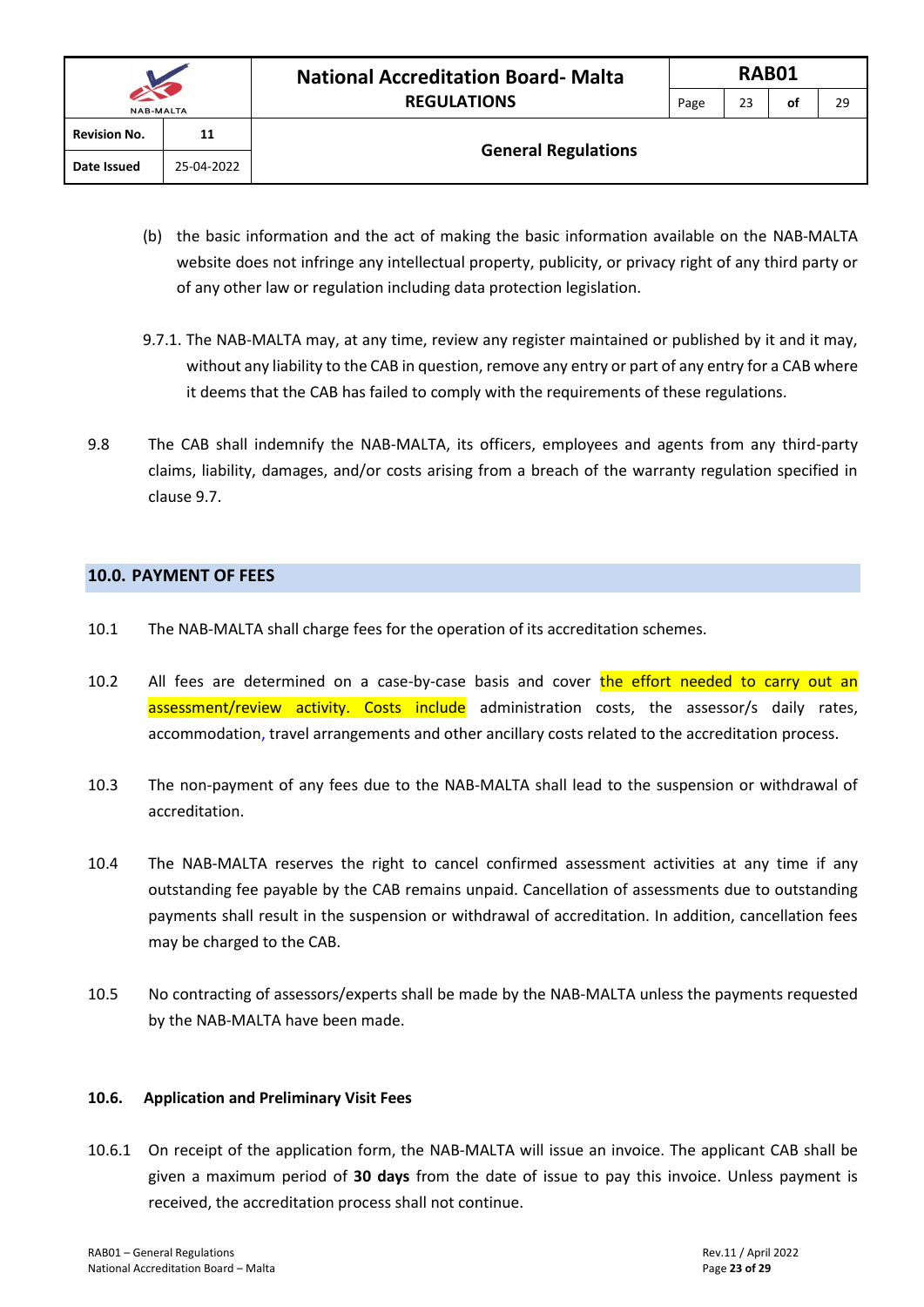- 10.6.2 The application and preliminary visit fee shall be levied to offset costs involved in the appointment of the assessment team, the review of documentation and the carrying out of the preliminary visit.
- 10.6.3 In cases where the NAB-MALTA considers that a preliminary visit is not required and that the CAB can proceed directly to an initial assessment, two separate invoices will be issued – one as an application fee and one covering the initial assessment costs.
- 10.6.4. The application fee shall be per body or group of bodies at a single location and listed at the time of application on the application form.
- 10.6.5. Subsequent applications for the accreditation of related bodies not included in the original application form may be subject to a further application fee.
- 10.6.6 Should the documentation made available by the CAB be sufficient to cover the requirements of accreditation and depending on the advice provided by the Team Leader, the NAB-MALTA will proceed to plan a date for the preliminary visit.

#### **10.7. Initial Assessment Fee**

- 10.7.1 The invoice for the initial assessment fee will be issued after the invoice covering the application fee. The applicant CAB shall be given a maximum period of **30 days**to pay this invoice. The initial assessment shall not be carried out if there are any outstanding payments which are due to the NAB-MALTA. No further processing can be made before the receipt of the payment, which shall be received in time as stipulated on the invoice.
- 10.7.2 The initial assessment fee shall be levied to offset the costs involved at the first assessment in carrying out documentation review, Head Office assessment (in case of Inspection and Certification Bodies), witnessed assessments and assessment of the implementation of the requirements as set by the specific accreditation schemes.
- 10.7.3 The initial assessment fee depends on the work to be undertaken by the NAB-MALTA and the number of assessors and assessor days required for the assessment of the CAB in any particular case, as required by the scope of accreditation.
- 10.7.4 In cases where accreditation is conditional on specific corrective actions being implemented by the CAB, the NAB-MALTA will require evidence that the required measures have been taken before granting accreditation. In many cases it will be possible to provide the evidence electronically to the NAB-MALTA (e.g., revised documentation, updated calibration certificates, photos). Sometimes, however, an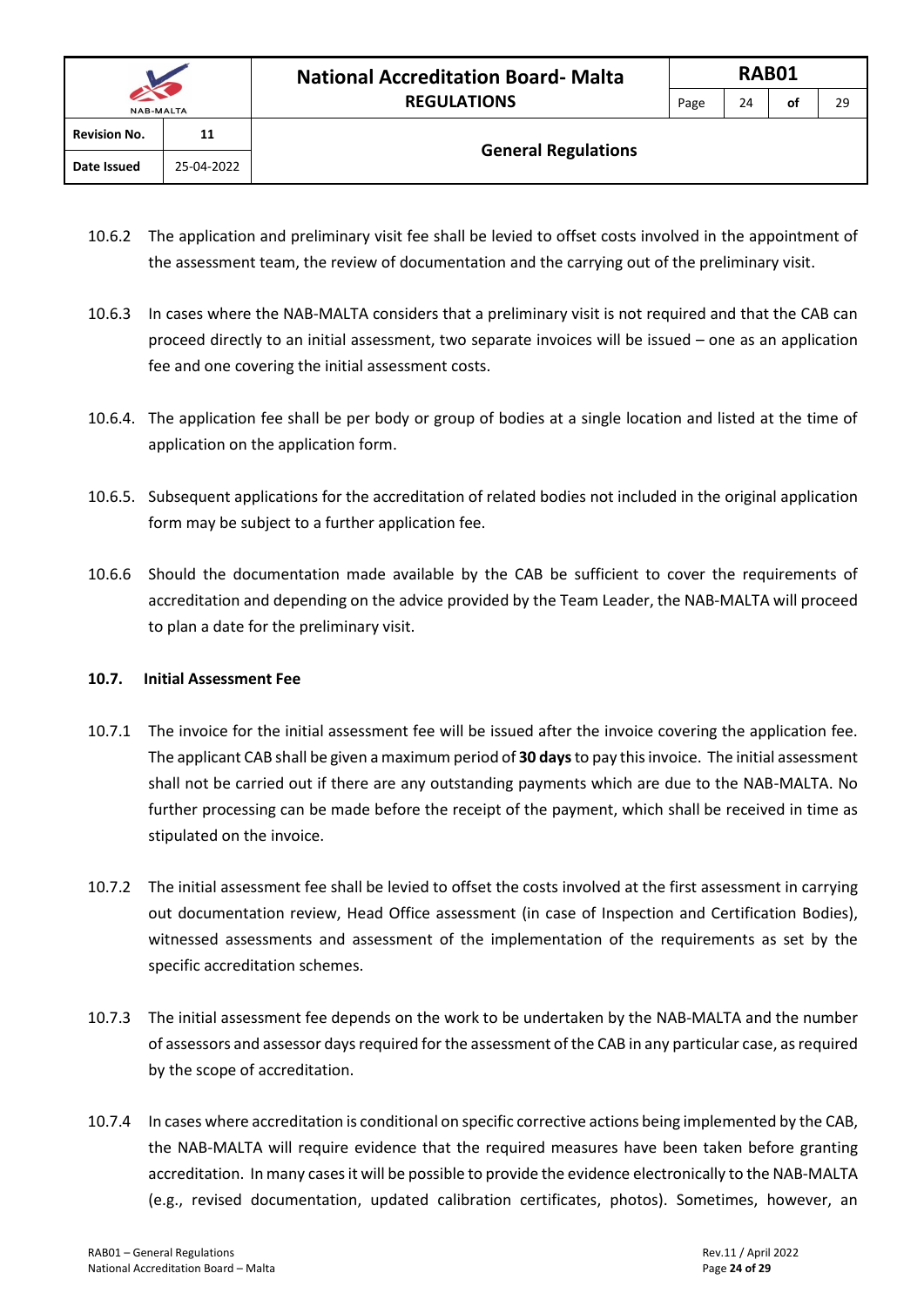|                     |            | <b>National Accreditation Board- Malta</b> |      | <b>RAB01</b> |    |    |  |  |  |
|---------------------|------------|--------------------------------------------|------|--------------|----|----|--|--|--|
| <b>NAB-MALTA</b>    |            | <b>REGULATIONS</b>                         | Page | 25           | οf | 29 |  |  |  |
| <b>Revision No.</b> | 11         |                                            |      |              |    |    |  |  |  |
| Date Issued         | 25-04-2022 | <b>General Regulations</b>                 |      |              |    |    |  |  |  |

additional assessment may be necessary (e.g., to confirm that laboratory environment control equipment is functioning correctly), and the cost of such activity shall be charged to the CAB. A separate invoice shall be issued by the NAB-MALTA to the CAB.

10.7.5 No certificates of accreditation shall be issued unless any outstanding balance with the NAB-MALTA is cleared by the applicant CAB.

#### **10.8. Fees related to accreditation activities**

- 10.8.1 The accredited CAB shall be subject to fees to offset the cost of activities related to administering its accreditation and to permit its proper monitoring.
- 10.8.2 The NAB-MALTA may conduct additional on-site assessments as necessary or if, at any stage, a failure to comply with the NAB-MALTA requirements imposes additional work on the NAB-MALTA or its assessors. The costs of such activities shall be borne by the CABs.
- 10.8.3 Fees depend on the work to be undertaken by the NAB-MALTA and the number of assessors and assessor days required for the monitoring of the CAB, as required by the scope of accreditation.
- 10.8.4 Payment of fees shall be within the time stipulated in the invoice. Non-payment of fees shall result in the suspension, or withdrawal (especially in cases of repeated late payments), of accreditation.

#### **10.9. Cancellation Fee**

10.9.1 Where the CAB postpones or cancels a confirmed assessment, the CAB shall be liable to pay all the fees already incurred by the NAB-MALTA.

#### **10.10 Fees for Extensions to Scope of Accreditation**

10.10.1 A fee shall be levied to cover the related costs including desk review carried out, additional time during a scheduled assessment, costs related to additional assessors/experts, etc...

#### **10.11. Payment of Fees**

10.11.1 Fees shall be settled through direct bank transfer.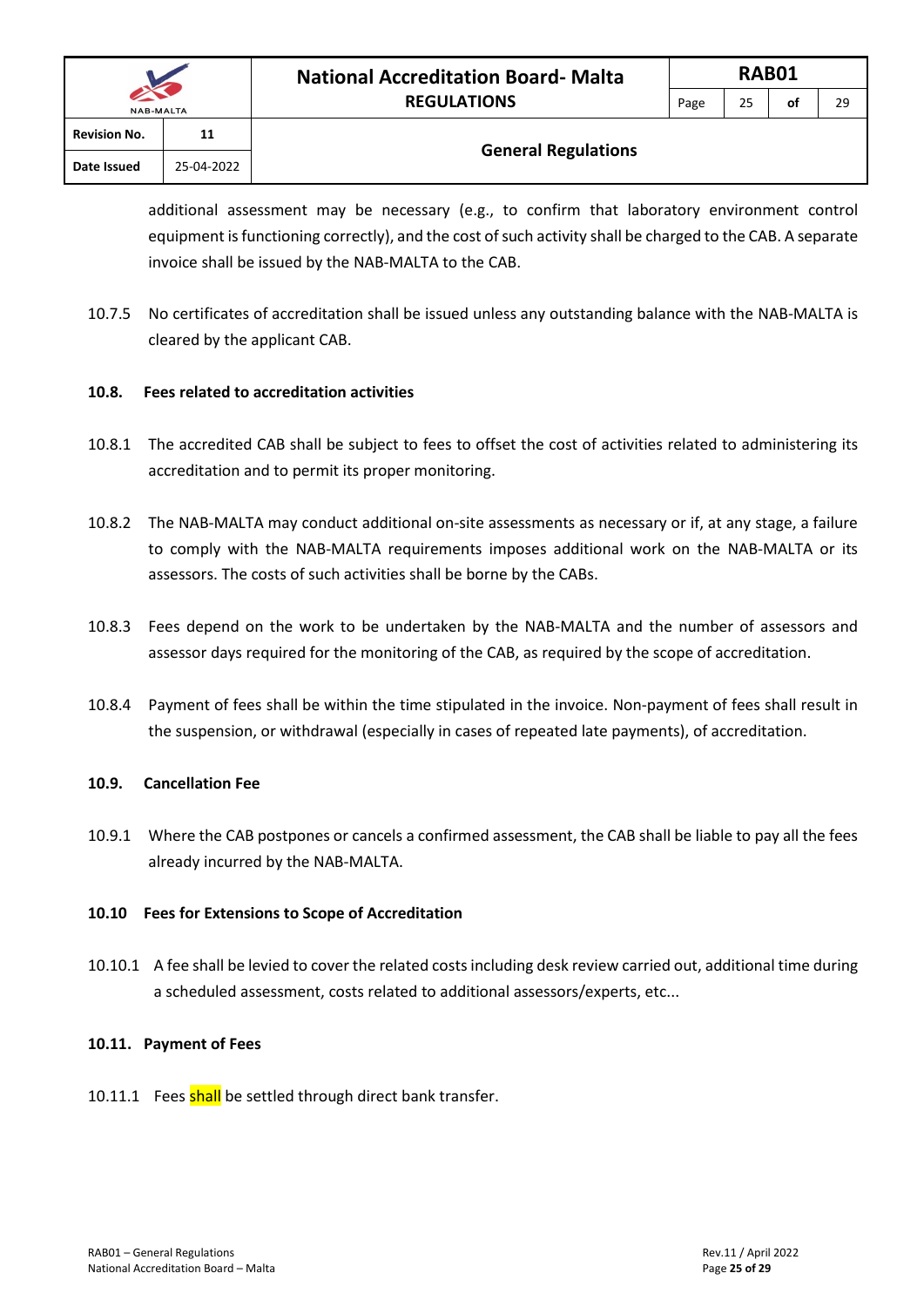|                     |            | <b>National Accreditation Board-Malta</b> |      | <b>RAB01</b> |    |    |  |  |  |
|---------------------|------------|-------------------------------------------|------|--------------|----|----|--|--|--|
| <b>NAB-MALTA</b>    |            | <b>REGULATIONS</b>                        | Page | 26           | οf | 29 |  |  |  |
| <b>Revision No.</b> | 11         |                                           |      |              |    |    |  |  |  |
| Date Issued         | 25-04-2022 | <b>General Regulations</b>                |      |              |    |    |  |  |  |

#### <span id="page-26-0"></span>**11. APPEALS**

- 11.1 Decisions on the award, extensions, suspensions, reduction, withdrawals, and maintenance of accreditation of CABs are made by the Board. Decisions on the immediate suspension of accreditation (except for EMAS Verifiers) may be made by the Director of the NAB-MALTA.
- 11.2 Where the CAB disagrees with an accreditation decision made by the NAB-MALTA it may appeal against the decision.
- 11.3 The appellant shall be the CAB lodging the appeal.
- 11.4 The appeal shall be submitted in writing within **two weeks** of the date of the decision to:

| The Director,           |
|-------------------------|
| NAB-MALTA,              |
| Mizzi House, 1st Floor, |
| National Road,          |
| Blata l-Bajda, HMR9010  |
| Malta                   |

11.5 The costs of the appeal which may include travelling, accommodation, and professional fees of technical assessors/experts, shall be borne by the Appellant unless the appeal is successful.

#### <span id="page-26-1"></span>**12. COMPLAINTS**

- 12.1 Complaints may be distinguished into two main categories:
	- Complaints concerning the activities of the NAB-MALTA (excluding accreditation decisions)
	- Complaints concerning the accredited activities of a CAB accredited by the NAB-MALTA.
- 12.2 Conformity assessment bodies may address a complaint, other than an accreditation decision by the NAB-MALTA for which the appeals process i[n Clause 11](#page-26-0) of these regulations, to the NAB-MALTA.
- 12.3 Complaints shall be dealt with in accordance with the current complaints' procedure, details of which will be furnished by the NAB-MALTA upon request.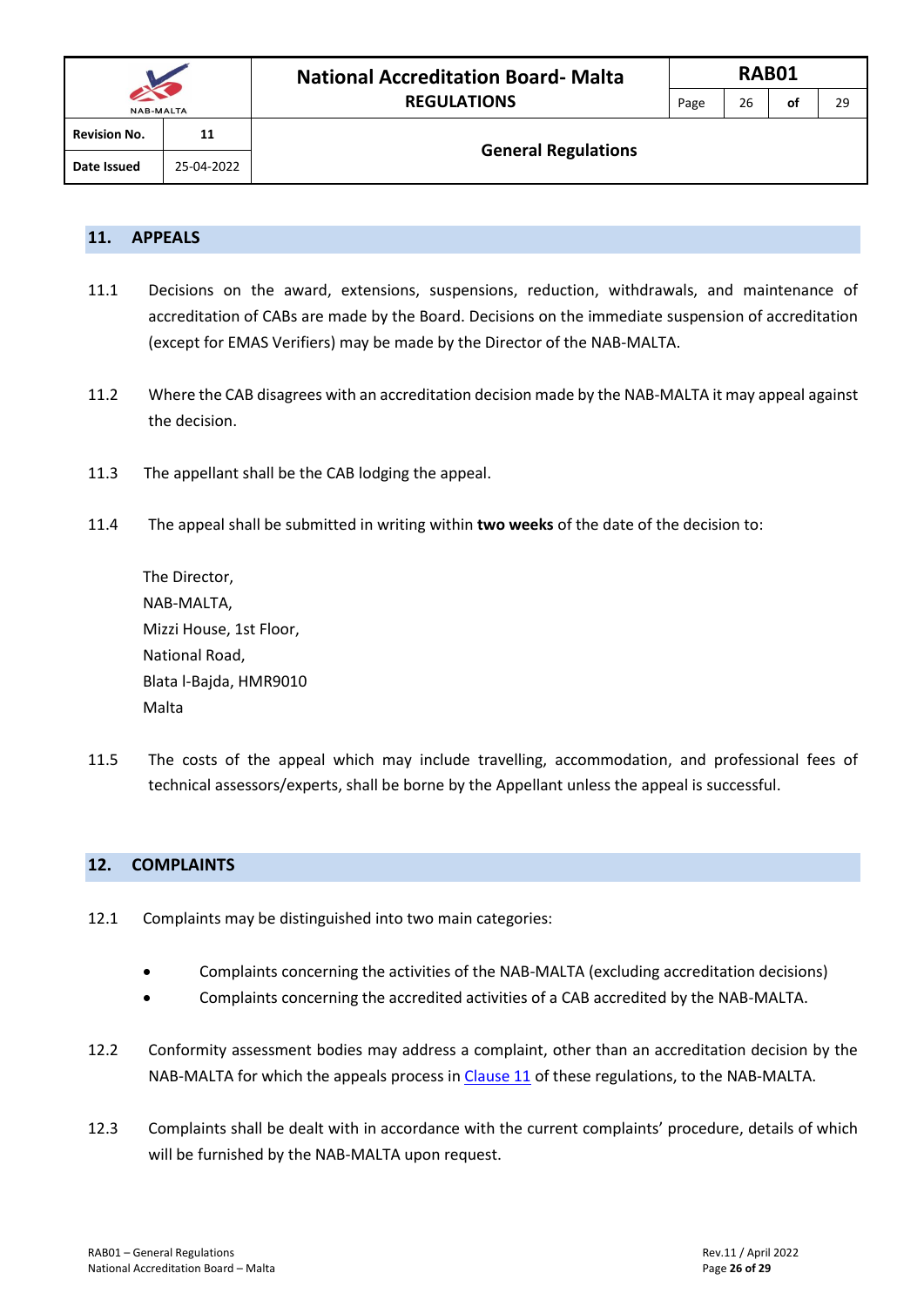| $\sim$ $\sim$<br><b>NAB-MALTA</b> |            | <b>REGULATIONS</b><br>っっ<br>Page |  | οf | 2s |
|-----------------------------------|------------|----------------------------------|--|----|----|
| <b>Revision No.</b>               | 11         |                                  |  |    |    |
| Date Issued                       | 25-04-2022 | <b>General Regulations</b>       |  |    |    |

- 12.4 Complaints shall be submitted in writing to the Director of the NAB-MALTA clearly stating the nature and justification.
- 12.5 Authentication of a complaint normally involves the receipt of a letter and/or other documentary evidence. Such documentary evidence must include the name and address of the Complainant.
- 12.6 Complaints may be received from many varied sources including private individuals.
- 12.7 No investigation of complaints shall be pursued on the basis of hearsay.
- 12.8 From time to time, the NAB-MALTA may receive well authenticated information which raises questions requiring actions similar to those required for a formal complaint e.g., arising from publicity material. In such cases the regulations set out in this Section 12 will be followed as far as is reasonable and practicable.
- 12.9 The Director of the NAB-MALTA shall designate an Officer to deal with the complaint, who is in no way connected to the complaint.
- 12.10 The designated officer shall acknowledge the complaint in writing to the Complainant.
- 12.11 The NAB-MALTA shall take all necessary measures to preserve the confidentiality of information obtained during the investigation of a complaint.
- 12.12 The NAB-MALTA reserves the right to carry out additional visits if considered necessary as part of the investigation.
- 12.13 When the investigation has been completed the Officer shall submit a written report on the complaint to the Director of the NAB-MALTA.
- 12.14 The Director of the NAB-MALTA will then formally reply to the Complainant detailing the results of the investigation and actions to be taken by the NAB-MALTA where applicable.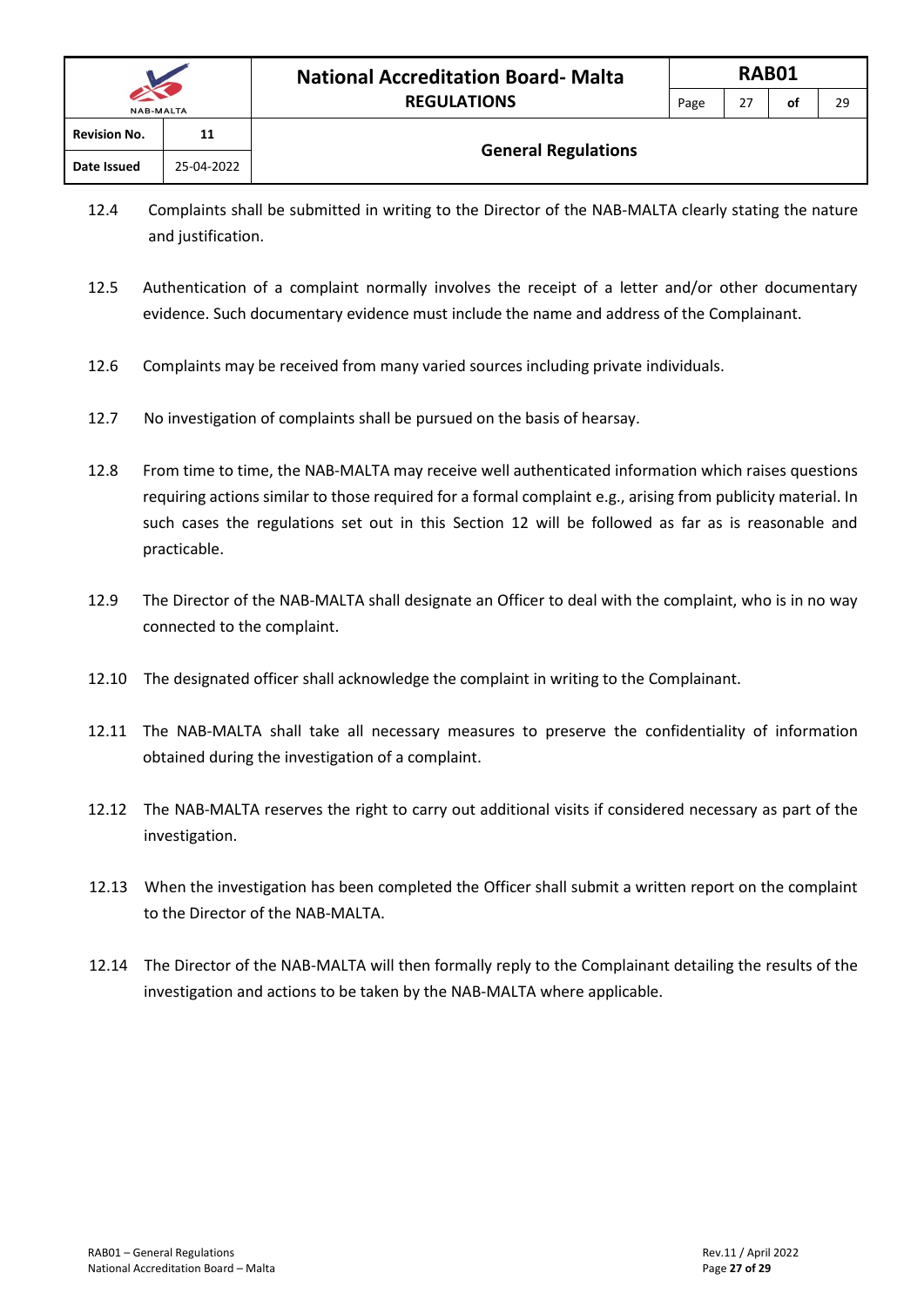|                     |            | <b>National Accreditation Board-Malta</b> |      | RAB01 |    |    |  |  |
|---------------------|------------|-------------------------------------------|------|-------|----|----|--|--|
| <b>NAB-MALTA</b>    |            | <b>REGULATIONS</b>                        | Page | 28    | οf | 29 |  |  |
| <b>Revision No.</b> | 11         |                                           |      |       |    |    |  |  |
| Date Issued         | 25-04-2022 | <b>General Regulations</b>                |      |       |    |    |  |  |

# <span id="page-28-0"></span>**Appendix A – Summary of timeframes**

| <b>Issue</b>                                 | <b>Timeframe</b>                         | <b>NAB-MALTA</b> |
|----------------------------------------------|------------------------------------------|------------------|
|                                              |                                          | Reference        |
| Prior to application - Minimum period of     | 3 months                                 | ATG01, ATG05     |
| operation of the CAB's<br>management         |                                          |                  |
| system according to the accreditation        |                                          |                  |
| requirements                                 |                                          |                  |
| Note: A full cycle of internal audits plus a |                                          |                  |
| management review must be carried out        |                                          |                  |
| prior to the initial assessment.             |                                          |                  |
| Post preliminary visit - Submission of       | 30 days prior to the initial assessment. | ATG12            |
| revised documents                            |                                          |                  |
| Initial assessment and/or Extensions to      | 3 months (may be extended with           | RAB01            |
| Scope: Maximum allowed timeframe for         | justification)                           |                  |
| clearance of findings                        |                                          |                  |
| First scheduled assessment following initial | Shall take place not more than 12 -18    | RAB01            |
| assessment                                   | months after the decision to grant       |                  |
|                                              | accreditation, unless there is a reason  |                  |
|                                              | for such an assessment to take place     |                  |
|                                              | later                                    |                  |
| <b>Scheduled assessments - Maximum</b>       | 30 working days                          | RAB01            |
| allowable timeframe for completion date      | <b>Stricter time limits or immediate</b> |                  |
| for the submission of evidence re findings   | corrective action may need to be         |                  |
|                                              | taken depending on the nature, risk,     |                  |
|                                              | and extent of the finding.               |                  |
| Submission of additional information         | 5 working days from the request of the   | RAB01            |
| and/or evidence for the closure of the       | Lead Assessor for further evidence       |                  |
| findings                                     |                                          |                  |
| Submission of information requested by       | At least 30 days prior to the scheduled  | ATG12            |
| ATG12                                        | assessment                               | RAB01            |
| <b>Extensions to scope -</b> Submission of   | At least 120 working days in advance     | RAB01            |
| "Application form For Extension to Scope     | of the next scheduled assessment.        | ATG12            |
| of Accreditation" (NABAF01/E)                |                                          |                  |
| <b>Scheduled assessments</b>                 | Normally every year                      | RAB01            |
| Reassessment                                 | The period (accreditation cycle)         | RAB01            |
|                                              | between an initial accreditation or      |                  |